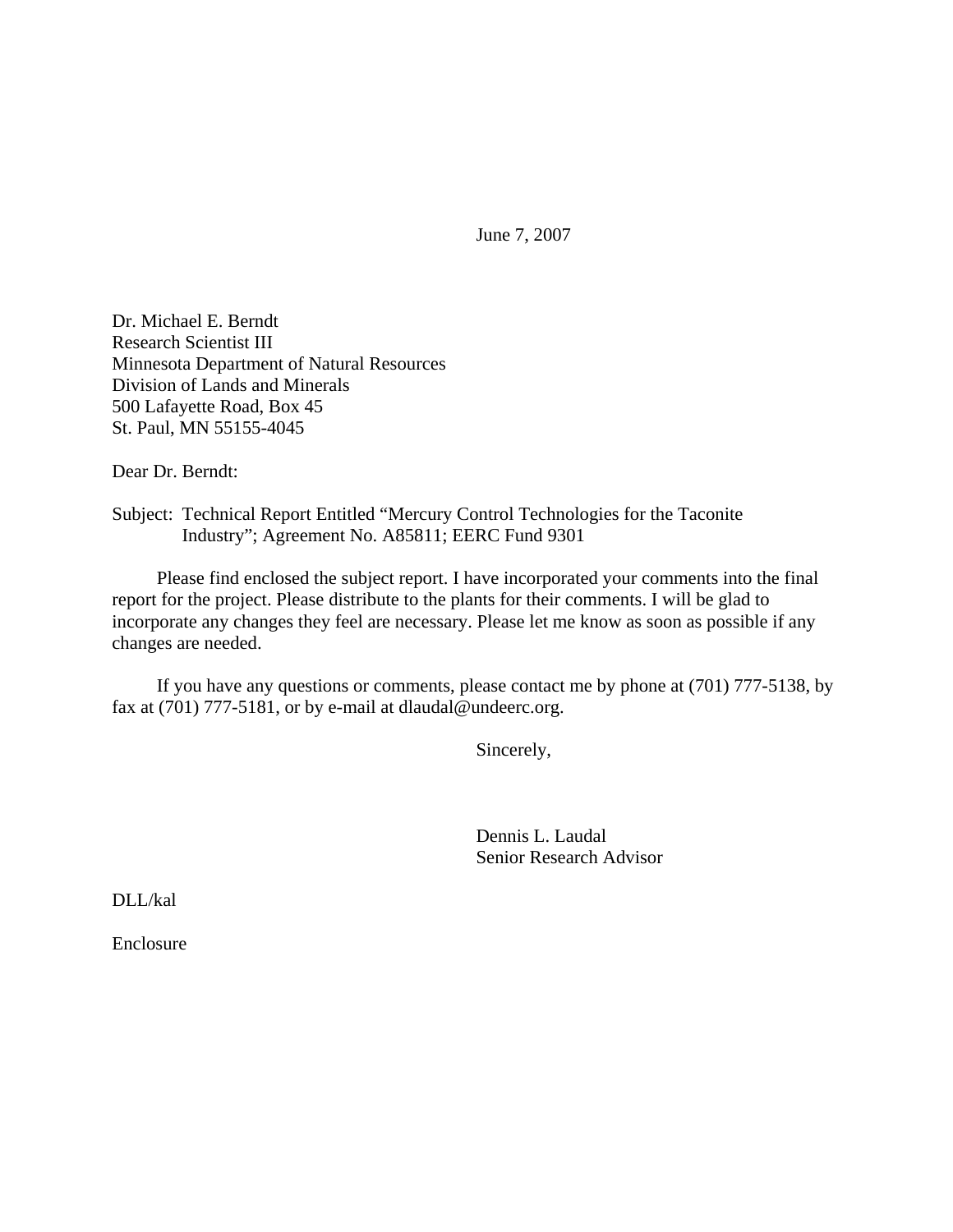# **MERCURY CONTROL TECHNOLOGIES FOR THE TACONITE INDUSTRY**

Technical Report

*Prepared for:* 

Michael E. Berndt

Minnesota Department of Natural Resources Division of Lands and Minerals 500 Lafayette Road, Box 45 St. Paul, MN 55155-4045

Agreement No. A85811

*Prepared by:* 

Dennis L. Laudal Grant E. Dunham

Energy & Environmental Research Center University of North Dakota 15 North 23rd Street, Stop 9018 Grand Forks, ND 58202-9018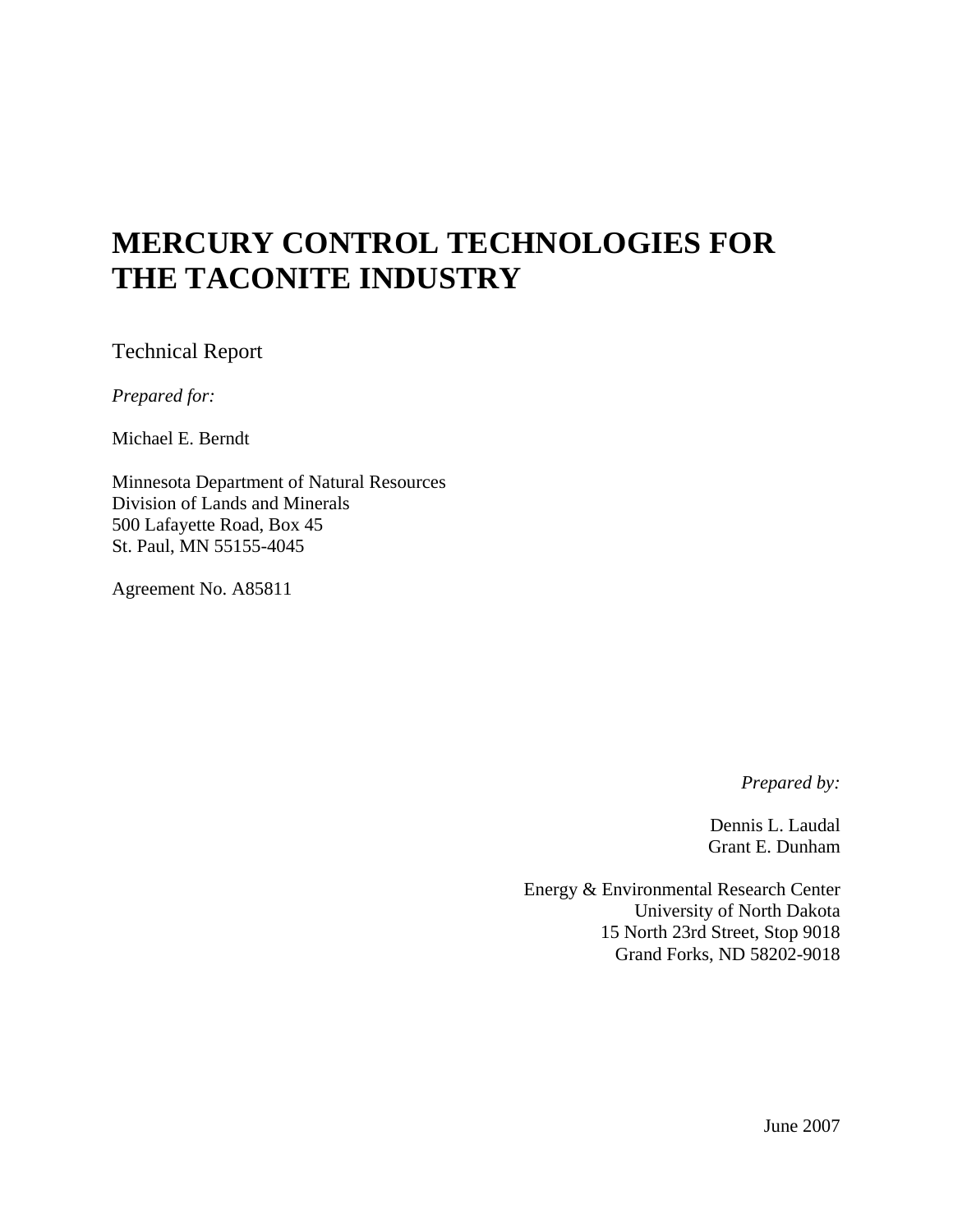#### **EERC DISCLAIMER**

 LEGAL NOTICE. This research report was prepared by the Energy & Environmental Research Center (EERC), an agency of the University of North Dakota, as an account of work sponsored by the Minnesota Department of Natural Resources. Because of the research nature of the work performed, neither the EERC nor any of its employees makes any warranty, express or implied, or assumes any legal liability or responsibility for the accuracy, completeness, or usefulness of any information, apparatus, product, or process disclosed or represents that its use would not infringe privately owned rights. Reference herein to any specific commercial product, process, or service by trade name, trademark, manufacturer, or otherwise does not necessarily constitute or imply its endorsement or recommendation by the EERC.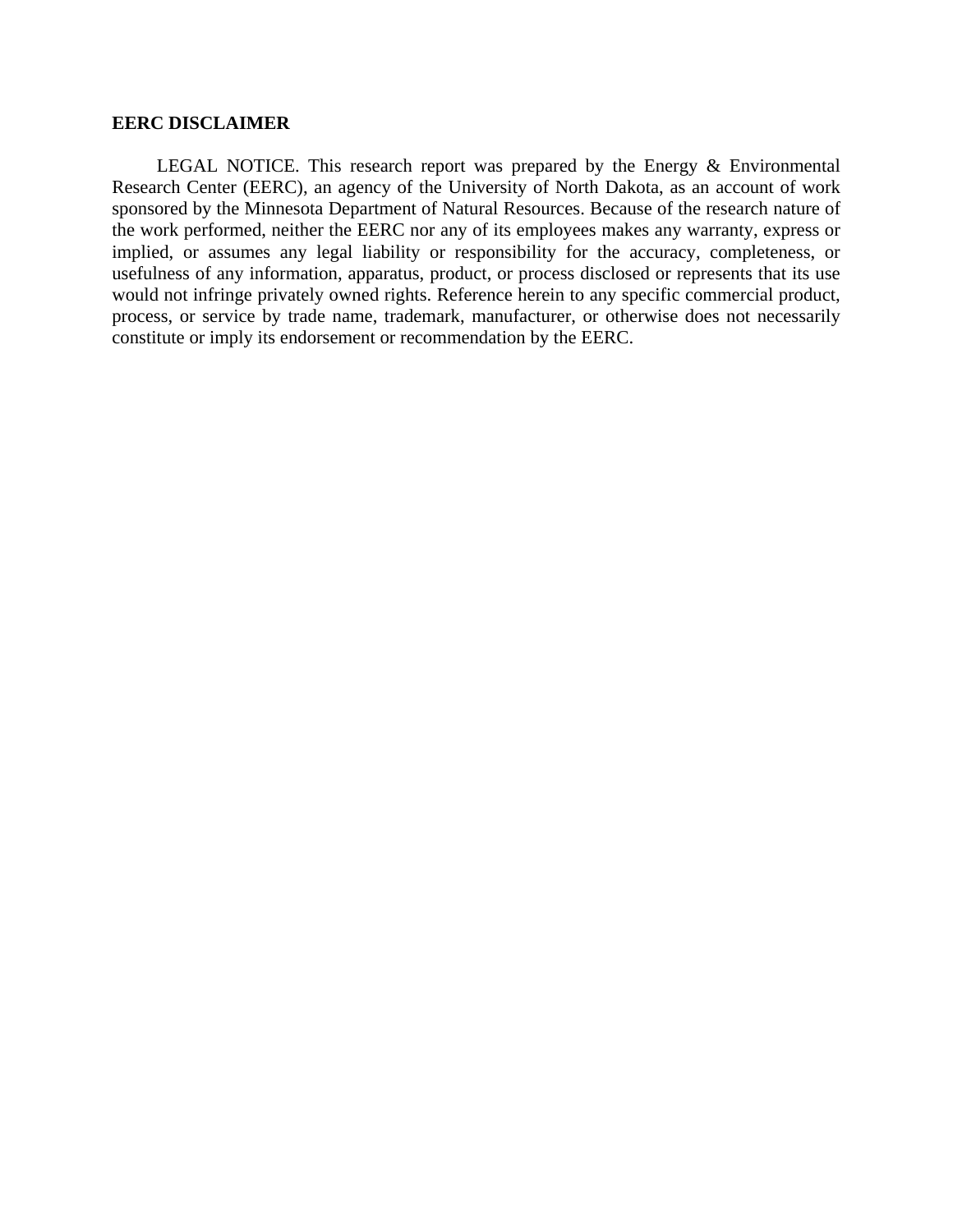| 1.0 | 1.1<br>1.2                                                             |  |
|-----|------------------------------------------------------------------------|--|
| 2.0 | MERCURY CONTROL TECHNOLOGIES BEING CONSIDERED FOR<br>2.1<br>2.2<br>2.3 |  |
| 3.0 | POTENTIAL MERCURY CONTROL TECHNOLOGIES FOR THE<br>3.1<br>3.2<br>3.3    |  |
| 4.0 | ECONOMICS OF MERCURY CONTROL FOR TACONITE PLANTS 24                    |  |
| 5.0 |                                                                        |  |
| 6.0 |                                                                        |  |

# **TABLE OF CONTENTS**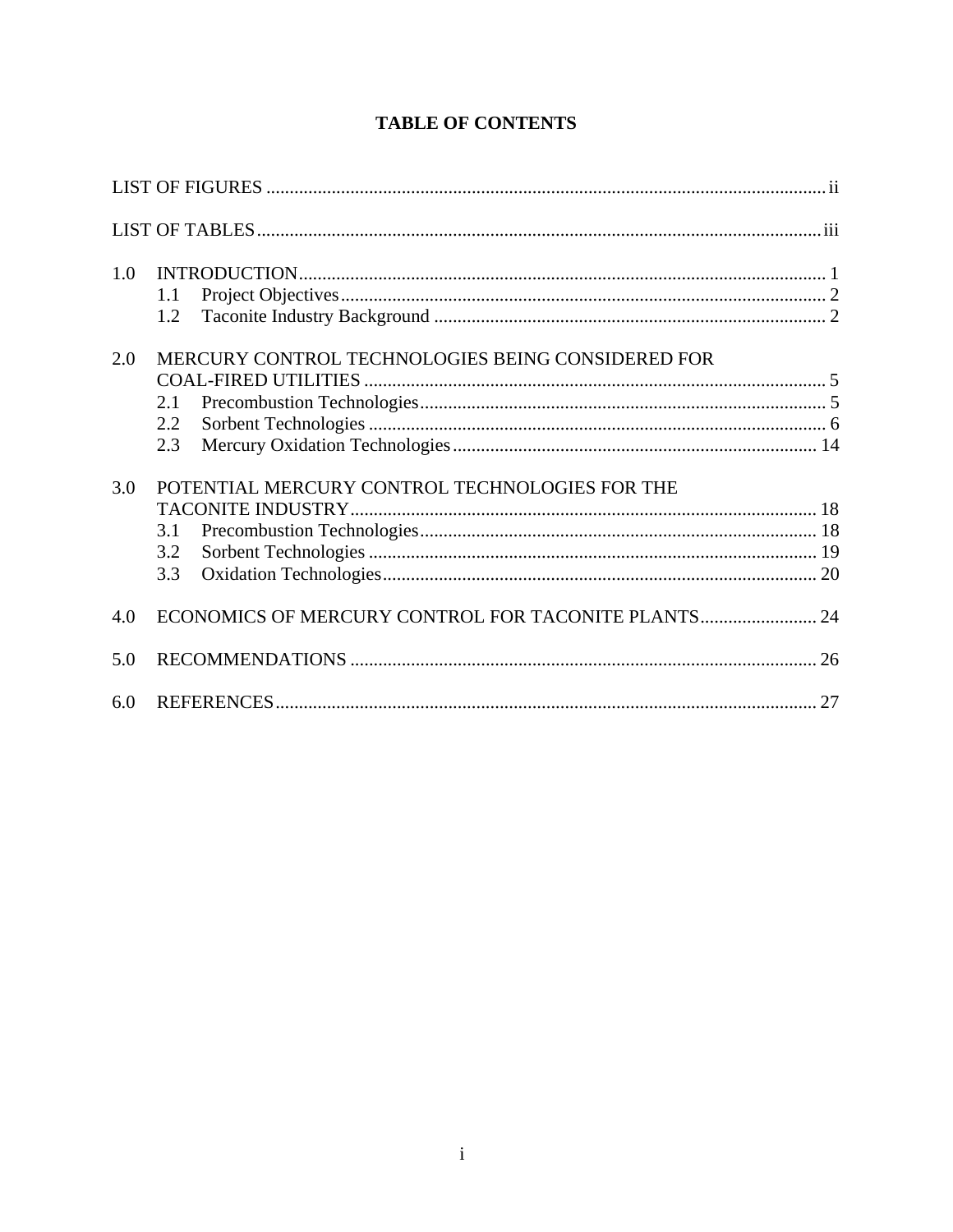# **LIST OF FIGURES**

| $\mathbf{1}$   |                                                                                     |
|----------------|-------------------------------------------------------------------------------------|
| $\overline{2}$ | Mercury removal (%) vs. sorbent injection rate (lb/Macf) for tests at three sites 9 |
| 3              | Mercury removal as a function of sorbent injection rate at a plant burning a PRB    |
| $\overline{4}$ | Mercury removal as a function of sorbent injection rate at a plant burning lignite  |
| 5              | Mercury removal as a function of sorbent/additive injection rate at a plant burning |
| 6              |                                                                                     |
| $\tau$         |                                                                                     |
| 8              |                                                                                     |
| 9              |                                                                                     |
| 10             |                                                                                     |
| 11             |                                                                                     |
| 12             | Schematic of testing for mercury at a straight-grate plant using bromine and        |
| 13             |                                                                                     |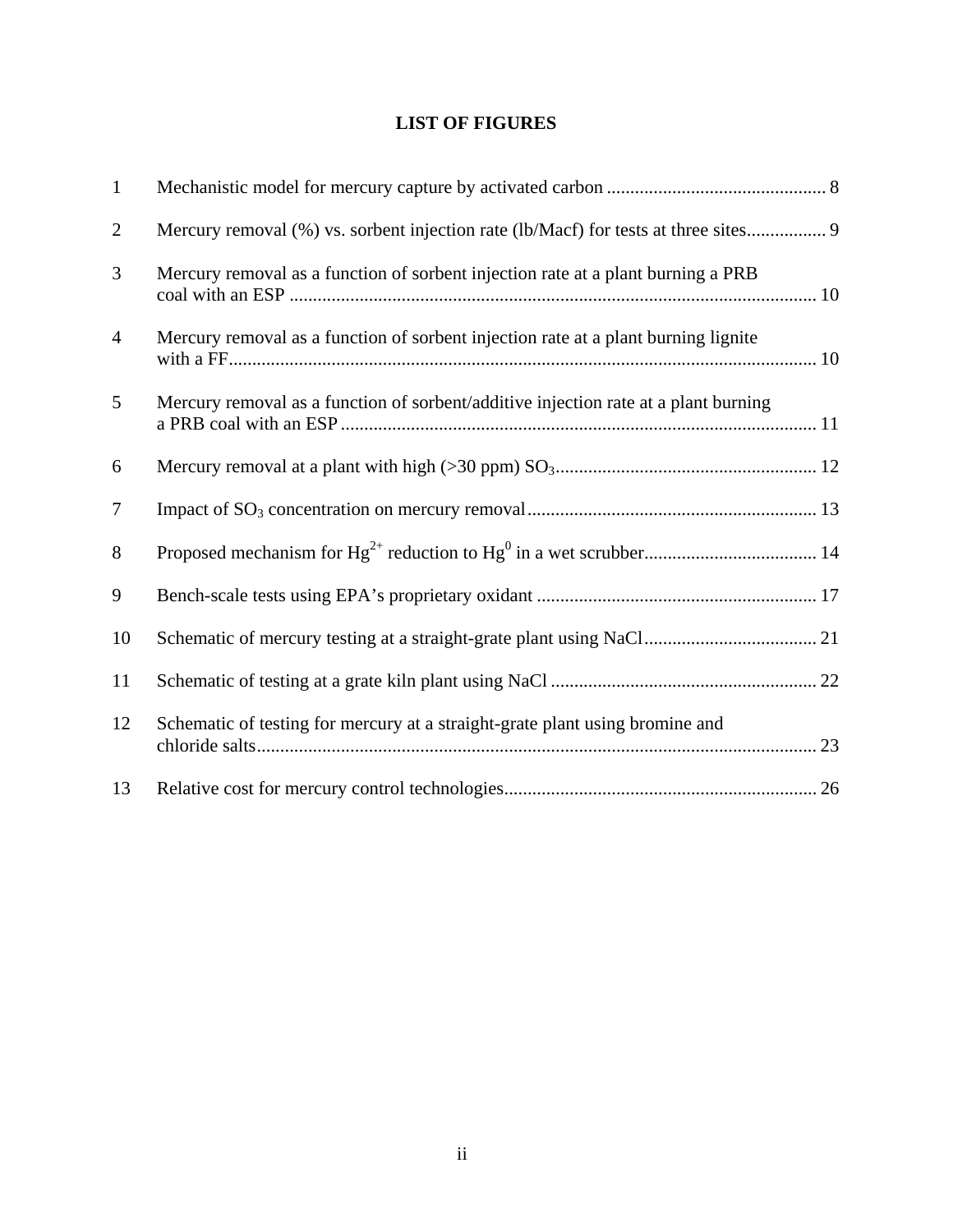# **LIST OF TABLES**

| $\mathbf{1}$   |                                                                                        |  |
|----------------|----------------------------------------------------------------------------------------|--|
| 2              | Mercury Concentrations at Power Plant Firing a High-Sulfur Eastern Bituminous Coal  15 |  |
| $\mathcal{E}$  |                                                                                        |  |
| $\overline{4}$ |                                                                                        |  |
| 5 <sup>5</sup> | Summary of Costs Associated with ACI for Mercury Control at a Taconite Plant 25        |  |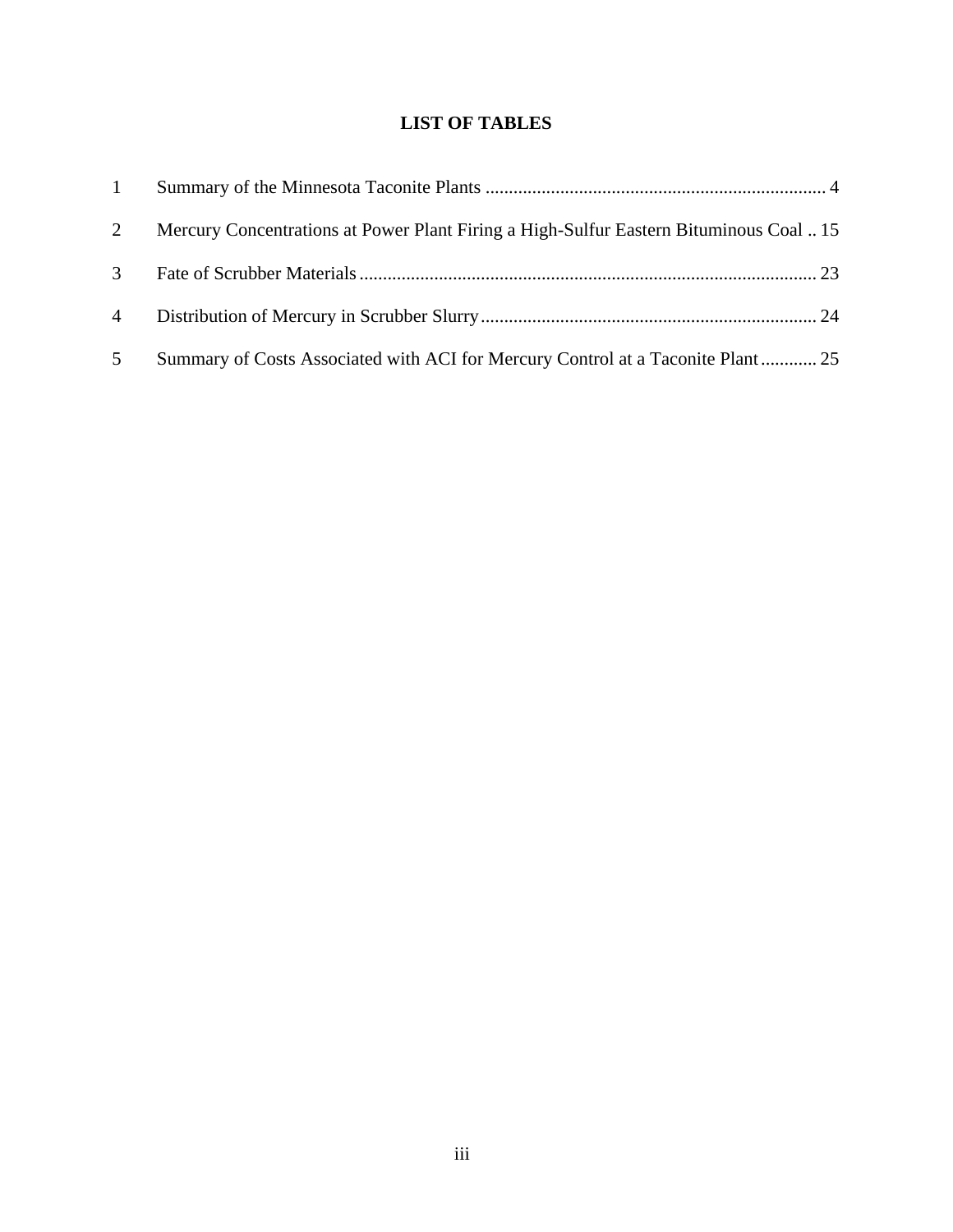#### **MERCURY CONTROL TECHNOLOGIES FOR THE TACONITE INDUSTRY**

#### **1.0 INTRODUCTION**

 Mercury is a naturally occurring element that is ubiquitous in the Earth's crust. However, both anthropogenic activities such as combustion and mining processes and natural sources such as volcanoes release mercury into the atmosphere. Through transport and deposition, some mercury enters the aquatic systems, resulting in an increase in mercury loading in fish. Over the past 15 years, there has been a concerted effort by national and state agencies to reduce mercury emissions from all sources. In 2005, the U.S. Environmental Protection Agency (EPA) issued the Clean Air Mercury Rule (CAMR) that for first time regulated mercury emissions from coal-fired power plants. In addition, a number of states, including Minnesota, are issuing mercury rules that would be more restrictive than those promulgated by EPA. As it became clear that EPA would eventually regulate mercury, the utility industry, the Electric Power Research Institute (EPRI), and the U.S. Department of Energy (DOE) began funding programs to develop and test potential mercury control technologies for coal-fired boilers.

 Although utilities are the largest source of anthropogenic mercury, they are not the only source. States are also reviewing the potential of reducing mercury from these other sources as well. In Minnesota, one of these sources is the taconite industry. It has been estimated that these plants emit 250–350 kg of mercury per year into the atmosphere (1). In 2003, EPA stated "Since specific controls for mercury are not currently present in the industry and operating practices that effectively reduce mercury emission have not been identified, we are selecting no emission reduction as new source MACT" (2)*.* This ruling was controversial, and there is continued pressure on the Minnesota Pollution Control Agency (MPCA) to potentially regulate mercury emissions from taconite plants.

 As a result, the Minnesota Department of Natural Resources (MDNR) has been working with MPCA staff, taconite industry personnel, and several research laboratories, including the Energy & Environmental Research Center (EERC), to evaluate the sources, concentrations, chemistry, and potential control strategies for mercury from these facilities. This document is a direct result of these collaborations. In addition to visiting and touring each of the facilities discussed in this document, the EERC participated in frequent mercury research discussions between MDNR research staff and mining personnel. Moreover, the EERC was given full access to data as they were being generated by all of the groups involved in the MDNR research program. Beginning in July 2006, the EERC became an active participant in these studies by providing continuous mercury monitors (CMMs) to measure mercury in the stack gases during four plant-scale tests conducted at taconite-processing facilities. In this report, the EERC draws on its long history of mercury research at coal-fired utilities and its more recent experiences with the taconite industry to provide insights on the feasibility of transferring mercury control technologies between the two industries. The MDNR plant-scale tests for taconite facilities are also discussed briefly, but the results of those tests will be presented in more detail in a forthcoming MDNR report.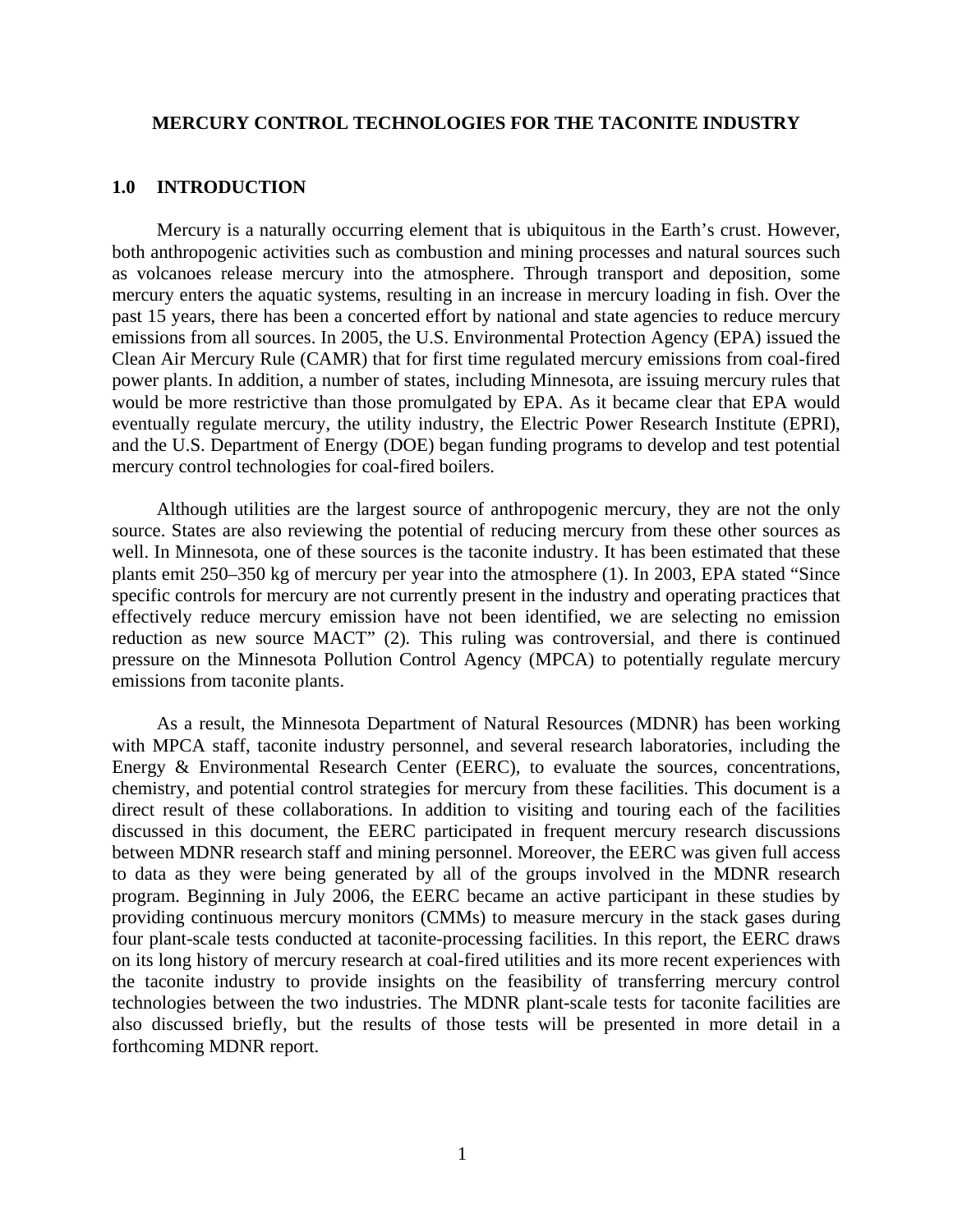#### **1.1 Project Objectives**

 The overall goal of the project is to provide MDNR and the taconite industry with the information necessary to both assess the current state of mercury control technologies and define the mercury control strategies that are most applicable to the taconite industry. Specific objectives of the effort are to:

- Identify and describe mercury control technologies that are currently being considered for coal-fired electric generator plants.
- Collect and compile the relevant data from each of the taconite plants to aid in determining mercury control options.
- Assess to what degree each of the identified technologies may be applicable to the taconite industry.
- Assess potential balance-of-plant impacts that may occur as a result of installing a mercury control technology.
- Complete a preliminary economic evaluation for potential mercury control technologies that could reasonably be implemented.
- Determine the nature of any waste products that may be formed as a result of each potential control technology and the short- and long-term impacts of these waste products on the environment.
- Provide recommendations as to testing that may be necessary before permanent implementation of mercury control technology can take place. This may include laboratory testing and/or full-scale demonstrations.

## **1.2 Taconite Industry Background**

Six taconite facilities are located in Minnesota, as listed below:

- United States Steel (USS) Keewatin Taconite (Keetac) located near Keewatin, Minnesota
- Hibbing Taconite Company (Hibtac)– located near Hibbing, Minnesota
- USS Minntac (Minntac) located near Mountain Iron, Minnesota
- Mittal Steel Minorca Mine located near Virginia, Minnesota
- United Taconite (U-Tac) located near Eveleth, Minnesota
- Northshore Mining located near Silver Bay, Minnesota

 Taconite processing has two potential sources of mercury: mercury released from processing the ore and mercury released from the fuels used when the ore is processed. Unlike coal-fired utilities, the major source of mercury is not the combustion fuel but the processing of the ore into taconite pellets. Even for those facilities that fire coal, it only takes 20–30 lb of coal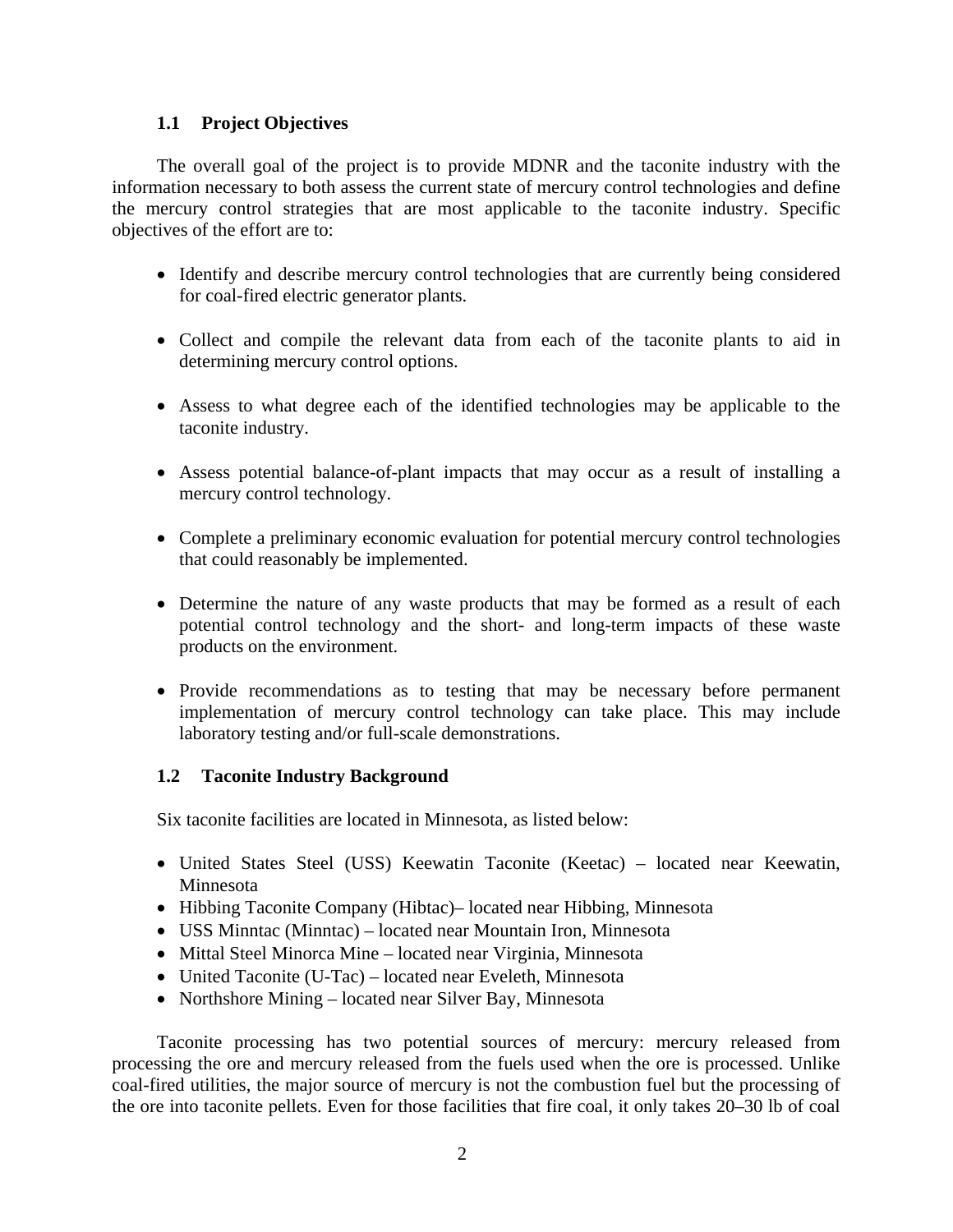to process 1 long ton (Lt) of green balls. The concentration of mercury in the unprocessed ore is related to the ore's geographical location in the Biwabik Iron Formation. The mercury concentration in the ore at the west end of the district is about 20 ppb and gradually increases eastward to a maximum of 32 ppb then decreases gradually to less than 1 ppb in the ore at Northshore (3). Although some of the information presented in this report may be relevant to Northshore Mining, this facility was not considered part of this study as the mercury concentration is very low.

 Another difference between the two industries that could potentially impact the choice of mercury control technology is that all taconite facilities, with the exception of Northshore which has wet electrostatic precipitators (ESPs), utilize a wet venturi-type scrubber to control particulate matter emissions. This is compared to utilities, which most commonly have ESPs or fabric filters (FFs).

 In addition to economic issues, a major constraint is that most taconite plants have severe space limitations that may preclude installing large sorbent injection systems, FFs, etc. At some sites, it may be possible to build these components outside of the existing plant. However, even installing the necessary ducting could be a problem for others.

 Finally, taconite plants are much more market-driven than power plants. Depending on the worldwide supply and demand for steel, these plants are more susceptible to boom/bust cycles. Therefore, any mercury control technology selected must have a reasonable cost. If onerous mercury controls were required, economics may dictate closing the plant.

 Although each plant is unique in its configuration and operation, there are several general factors that will determine the effectiveness of various mercury control strategies. These include the following:

- Type of induration straight grate or grate kiln
- Mercury concentration and species generated in the process
- Recycle in the scrubber (both water recycle and recycling the collected dust material back to the processing facility)
- Type of pellets being manufactured flux or acid pellets (flux pellets have limestone added to the pellets)
- Temperature in various zones of the process
- Fuel

Table 1 provides a summary for each of the plants.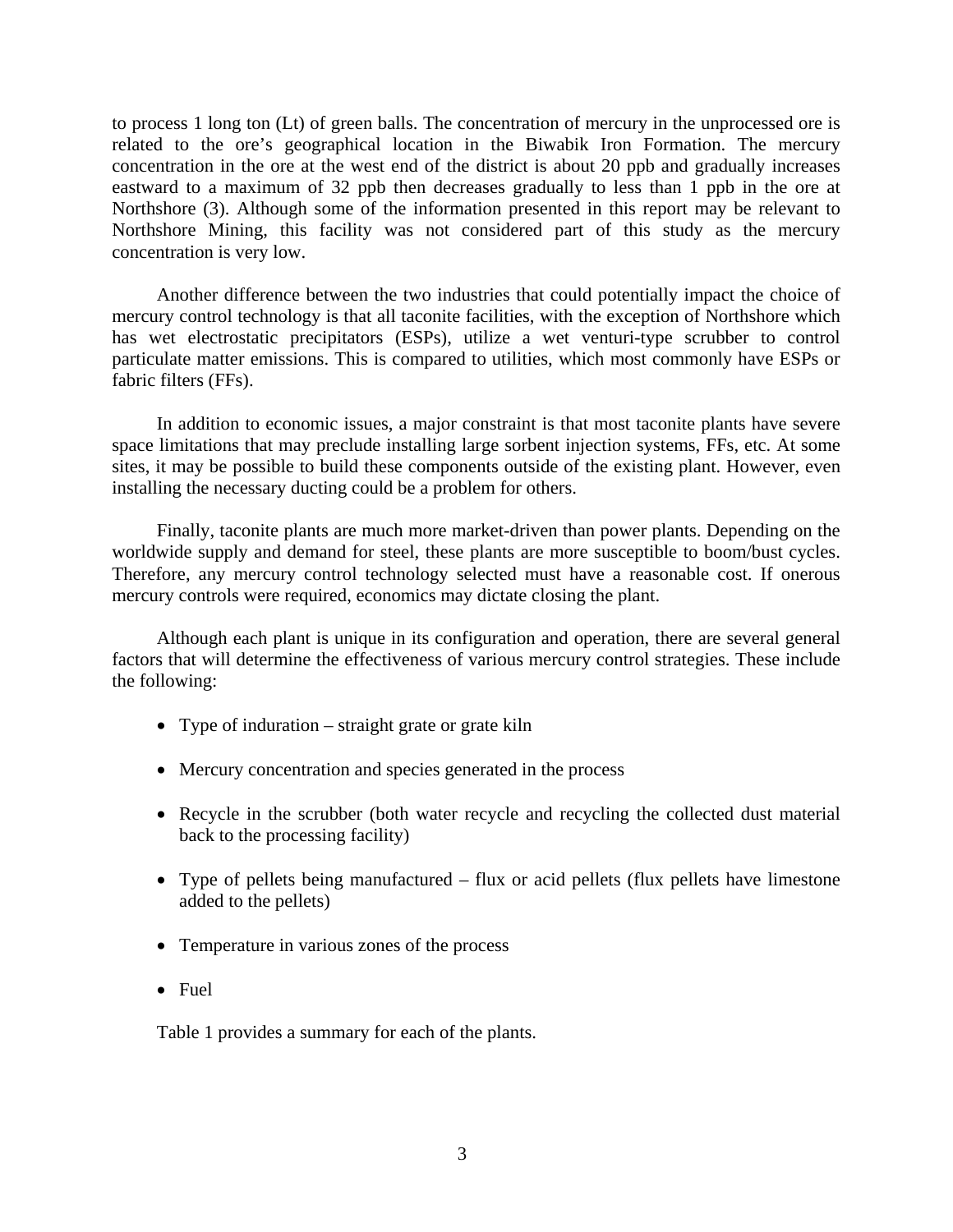| Line           | Production, |             |                              | Airflow       |
|----------------|-------------|-------------|------------------------------|---------------|
| <b>Type</b>    | Lt/hr       | Pellets     | Fuel                         | Rate, kscfm   |
|                |             |             |                              |               |
| Grate kiln     | $200 - 250$ | Acid        | Natural gas                  | 180–250       |
| Grate kiln     | $400 - 450$ | Flux/acid   | 60% wood-40% natural gas     | 370 - 450     |
| Grate kiln     | $400 - 450$ | Flux/acid   | 60% wood-40% natural gas     | 370 - 450     |
| Grate kiln     | $400 - 450$ | Flux        | $PRB2$ coal                  | 370 - 450     |
| Grate kiln     | $400 - 450$ | <b>Flux</b> | PRB coal                     | 370 - 450     |
|                |             |             |                              |               |
| Straight grate | $300 - 350$ | Acid        | Natural gas                  | 350 - 400     |
| Straight grate | $300 - 350$ | Acid        | Natural gas                  | 350-400       |
| Straight grate | $300 - 350$ | Acid        | Natural gas                  | 350-400       |
|                |             |             |                              |               |
| Grate kiln     | $200 - 250$ | Acid        | Natural gas                  | $180 - 250$   |
| Grate kiln     | 400 - 450   | Acid        | 50%-50% petcoke-eastern bit. | $450 - 600^4$ |
| Straight grate | 350         | <b>Flux</b> | Natural gas                  | 350           |
| Grate kiln     | 700         | Acid        | PRB coal                     | 550-650       |
|                |             |             |                              |               |

**Table 1. Summary of the Minnesota Taconite Plants (1)** 

 $\frac{1}{1}$  Lines 1 and 2 are not operational.

<sup>2</sup> Powder River Basin.

<sup>3</sup> Plant uses an organic binder to produce acid pellets.

<sup>4</sup> The plant has two waste gas fans.

 $5$  Scrubber adds lime to enhance  $SO<sub>2</sub>$  removal.

 As stated earlier, all of the above plants have rod-type venturi scrubbers. The primary purpose of the scrubbers is to remove particulate matter. However, as is shown in Table 1, the new scrubber installed at Keetac was designed to reduce  $SO_2$  by about 70% by adding lime to the slurry. Mittal, Hibtac, and Keetac also have multiclones to aid in reducing particulate matter.

 During taconite processing, wet "green balls" consisting predominantly of magnetite and, possibly, other components (limestone flux, organic or bentonite binder, trace nonore components) are conveyed into a furnace and heated to approximately 1200°–1300°C in the presence of air. Data have suggested that magnetite is first converted to a magnetite/maghemite solid solution which attracts and collects mercury released from green balls deeper in the furnace (4). Mercury release occurs when magnetite and/or magnetite/maghemite solid solutions are heated past 450° or 500°C and converted to hematite. Wet scrubbers collect oxidized mercury  $(Hg^{2+})$  from flue gases, but not volatile  $Hg^{0}_{(g)}$ . Wet scrubbers sometimes capture over 40% of the mercury released during induration, implying that extensive generation and transport of  $Hg^{2+}$  can occur. On the other hand, scrubber efficiency can also be less than 10% for mercury, indicating that conditions needed for mercury oxidation are not always present. Plants having the highest capture rates for mercury also appear to have the highest Cl and particulate fluxes, suggesting a relationship such as the following controls mercury oxidation rates during induration:

$$
Hg^{0}_{(g)} + 3Fe_{2}O_{3(ss)} + 2HCl_{(g)} = 2Fe_{3}O_{4(ss)} + HgCl_{2(g)} + H_{2}O_{(g)}
$$
  
Magnetic Magnetic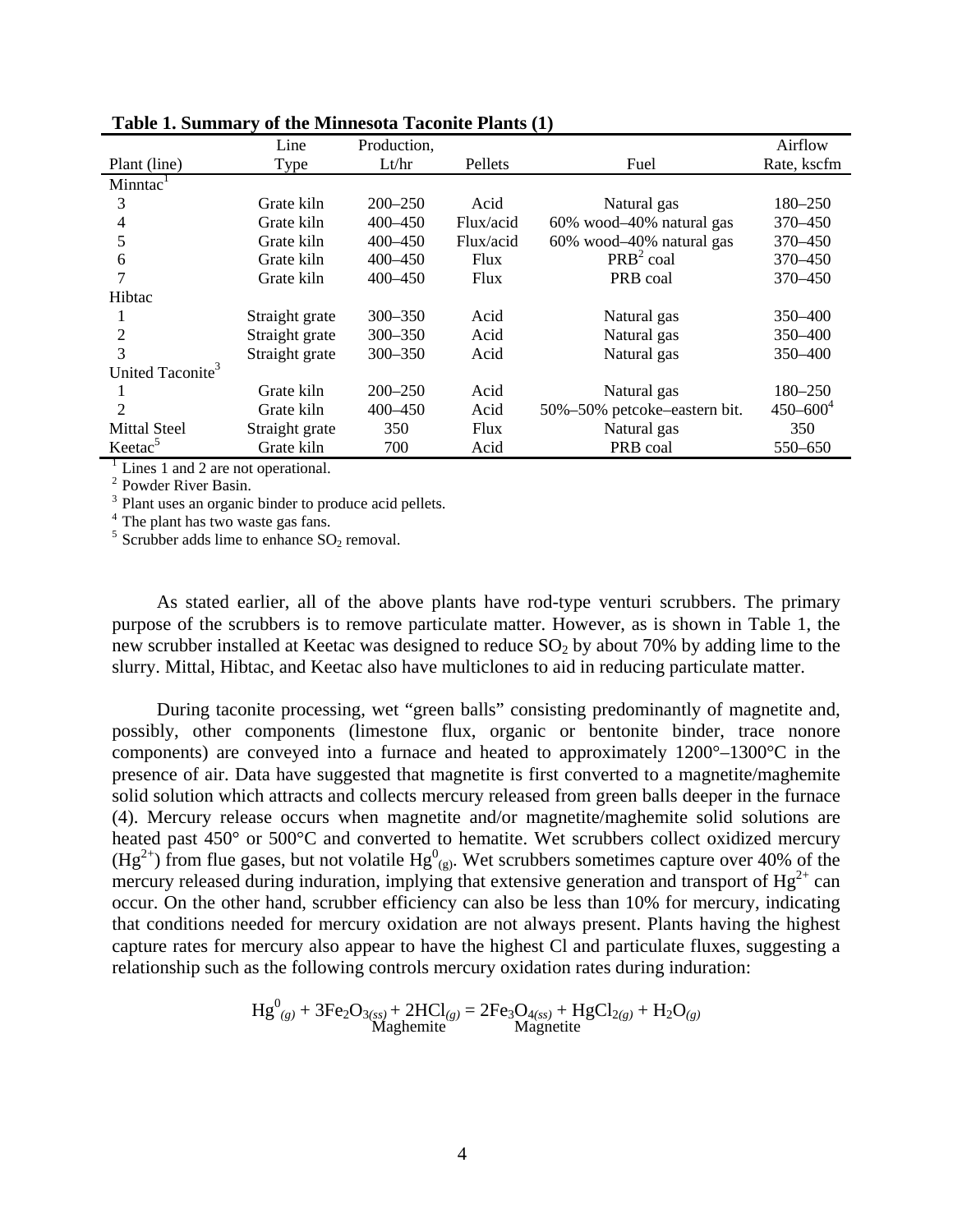### **2.0 MERCURY CONTROL TECHNOLOGIES BEING CONSIDERED FOR COAL- FIRED UTILITIES**

 Because of the likelihood of mercury regulations and subsequent promulgation of CAMR, the coal-fired electric utility industry has been the catalyst for most mercury control research. This section will define the technologies that are currently being considered for coal-fired boilers irrespective of their transferability to the taconite industry. Section 3.0 will discuss those technologies that would be applicable to the taconite industry. All mercury control technologies/strategies can then be grouped, based on maturity, into the following three main categories:

- *Commercially available technologies.* These technologies have been tested at the bench-, pilot-, and full-scale level and will be, or could potentially be, commercially available by 2009.
- *Commercially emerging technologies.* These technologies have been tested at the bench- and pilot-scale level and are currently being, or will be, demonstrated at the fullscale level during the next 1–3 years. Some of these technologies may be available by 2009, depending on test schedules and degree of technical and economic success.
- *Developing technologies*. These technologies are defined as those that have had only limited testing at the bench-scale or pilot-scale level but appear to have the potential for removing significant (>50% to 90%) mercury. It is not expected that sufficient demonstration of these technologies would be completed by 2009; therefore, they would not be commercially available until after 2010.

For utilities, mercury control can be accomplished in three fundamental ways:

- *Precombustion technologies.* This can be as simple as changing to a lower-mercury fuel or utilizing complex coal-cleaning techniques.
- *Sorbent technologies.* This strategy uses materials that will adsorb the mercury. The compounds can be injected into the flue gas (i.e., powdered activated carbon injection [ACI]) and then removed by a particulate collection device or utilized as part of a fixedbed reactor.
- *Oxidation technologies.* These technologies take advantage of the fact that chemically reacted  $Hg^{2+}$  is water-soluble and readily removed by a wet scrubber. Therefore, by converting elemental mercury ( $Hg^{0}$ ) to  $Hg^{2+}$ , the wet scrubber will provide increased mercury removal.

#### **2.1 Precombustion Technologies**

 Obviously, one method of reducing mercury from coal-fired power plants is to change to a fuel with lower or no mercury, such as natural gas or renewables. In general, in today's market, this is a very limited option or one economically unattractive for existing plants.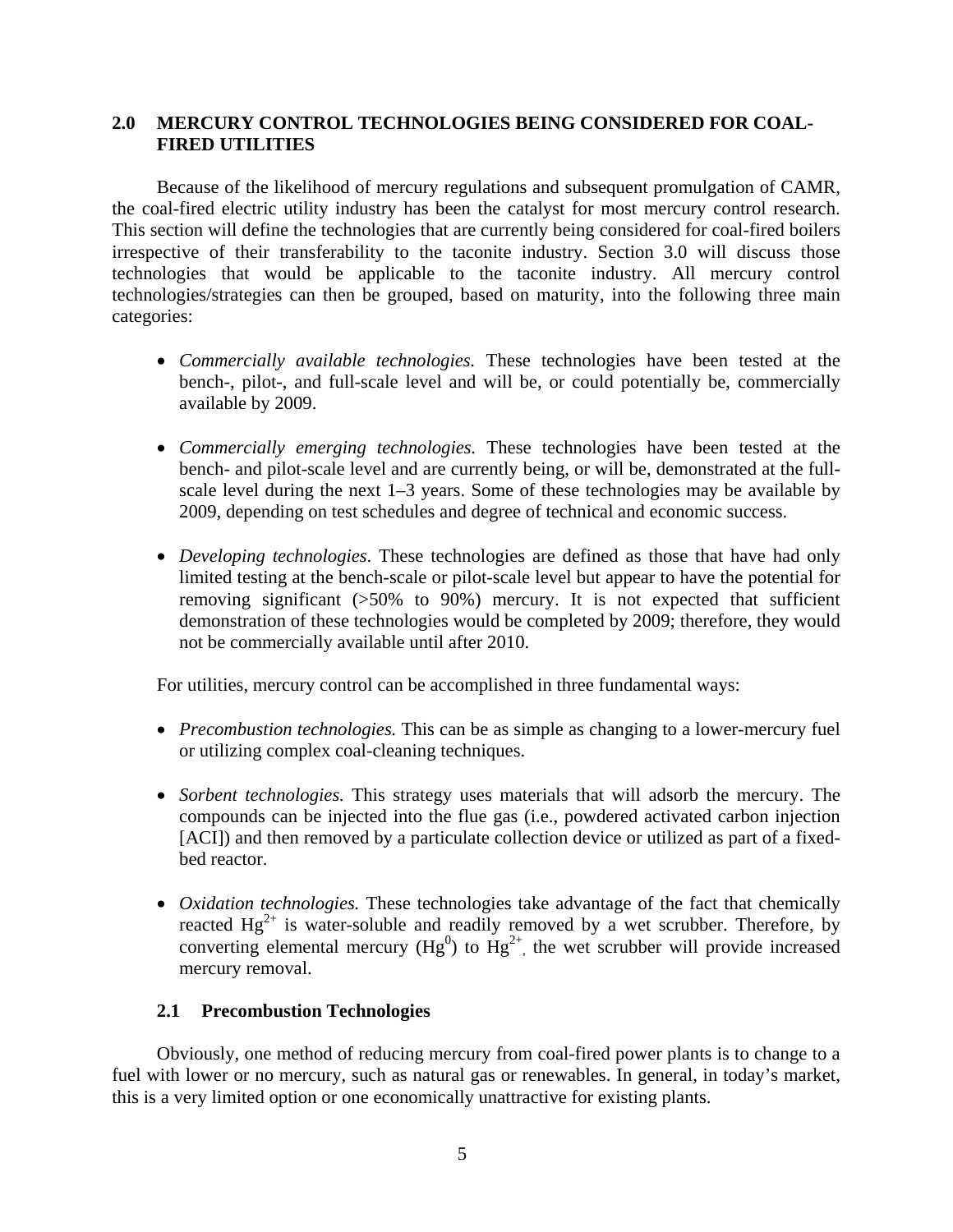Coal cleaning for mercury control could be a very attractive option as it would have limited balance-of-plant impacts. Modifications would not be required for either the combustion process or emission control equipment. However, to date, no economically feasible process for consistently removing >50% of the mercury from all types of coals has been developed and commercialized. Generally, conventional coal cleaning has been limited to bituminous coals, and the process only removes, on average, about 30% of the mercury (5). Technologies have been tested on a limited basis that have the potential to remove >50% of the mercury; however, these technologies are clearly in the developmental stage and include the following:

- Magnetic separation
- Advanced froth flotation
- Selective agglomeration
- Chemical methods
- Biological methods

 One precombustion technology that does show promise at the pilot-scale level and will be tested at the full-scale level in 2008 is the Western Research Institute's (WRI's) thermal treatment of coal (6). In this process, the fuel goes through two heating stages. In the first stage, the moisture in the fuel is driven off; in the second stage, coal is heated by nearly inert gas, resulting in significant removal of coal-bound mercury. The inert gas flow is an order of magnitude lower than the combustor flue gas and, hence, the stripping of mercury in the effluent streams becomes easier. The product coal is cooled and then directly fed into the boiler plant pulverizer. Preliminary tests have shown mercury removal of 60%–80%. It expected that there will be significant reductions in  $NO<sub>x</sub>$  as a cobenefit of the technology.

## **2.2 Sorbent Technologies**

 The most commercially advanced mercury-specific technologies are those using mercury sorbents, specifically ACI. The most important factor influencing the effectiveness of ACI to control mercury emissions resulting from coal combustion is the oxidation state of the mercury in the flue gas. Therefore, the effectiveness of ACI is related to the constituents in the flue gas, in particular, halogens, SO<sub>3</sub>, temperature, and residence time. Based on the bench-scale work that has been completed, the following was concluded (7):

- Increasing temperature results in decreased equilibrium adsorption capacity.
- Physical adsorption is not the dominant mechanism, and based on the EERC model, chemisorption of  $Hg^{2+}$  to a basic site on the carbon is believed to be the binding site.
- Sorbent particle size determines the minimum sorbent mass requirement necessary to effect mass transfer from the bulk gas to sorbent particles.
- Any water vapor in flue gas decreases the equilibrium sorption capacity because of interactions with  $NO<sub>x</sub>$  and  $SO<sub>x</sub>$  species. Water vapor is always present, and there do not appear to be any concentration effects.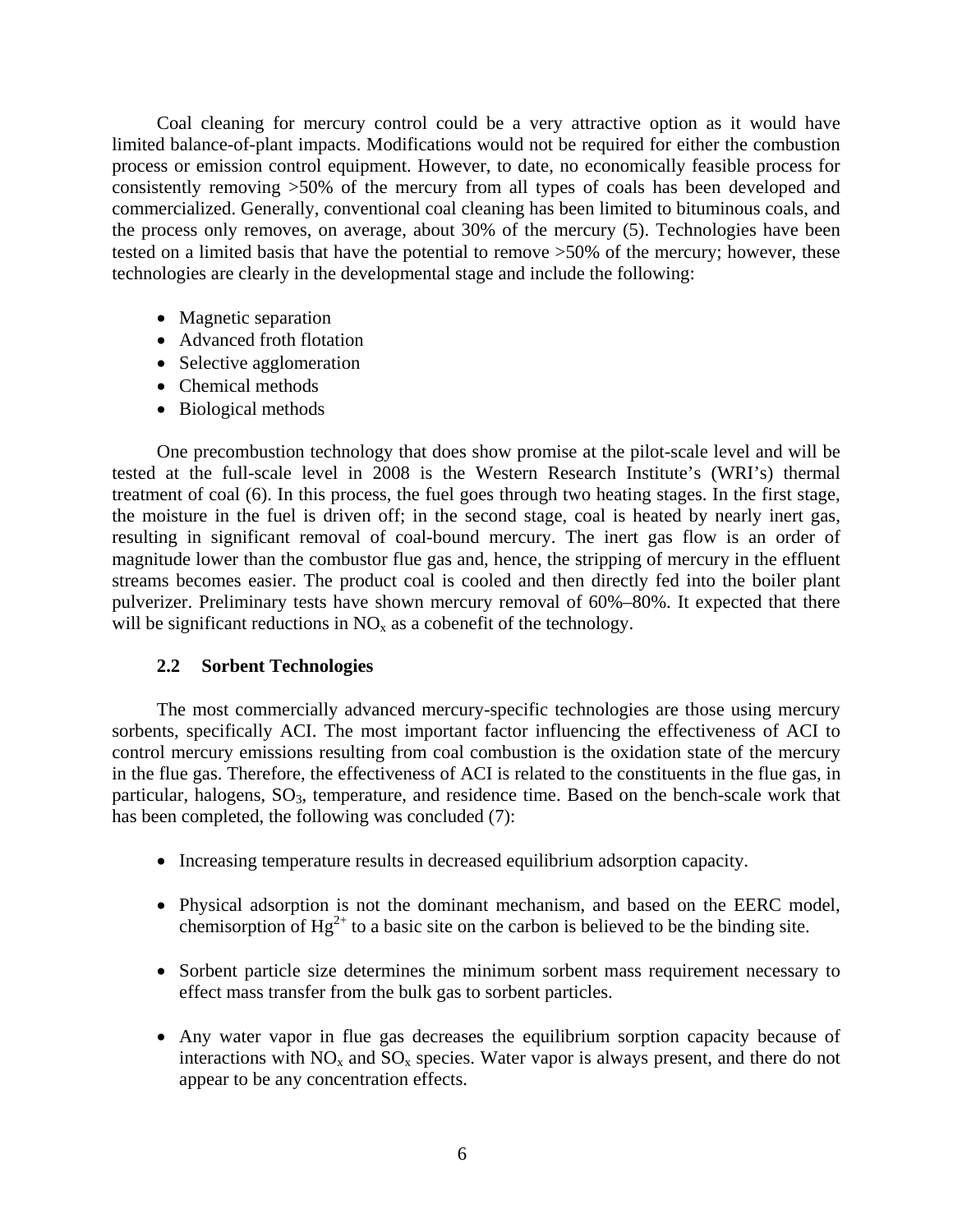- Cl increases the reactivity of activated carbon for mercury.
- $SO_2$  in the absence of  $NO_x$  reduces the equilibrium adsorption capacity dramatically for  $Hg<sup>0</sup>$  and mercuric chloride. The effect of a combination of SO<sub>2</sub> and NO<sub>2</sub> reduces the capture of  $Hg^0$  even more severely.
- NO<sub>x</sub> (10% NO<sub>2</sub> and 90% NO) has an impact on  $Hg^0$  capacity in the presence of SO<sub>2</sub> and HCl. The equilibrium sorption capacity of  $Hg^0$  is minimal in the absence of both NO<sub>x</sub> and HCl, and it increases as  $NO<sub>x</sub>$  alone increases. In the presence of HCl, the capacity for Hg<sup>0</sup> drops as NO<sub>x</sub> increases. Bench-scale tests suggest that HCl and NO<sub>x</sub>/NO<sub>2</sub> can promote the oxidation and capture of  $Hg<sup>0</sup>$ , and little chemisorption capture appears to occur in the absence of mercury oxidation.
- The equilibrium sorption capacity for  $Hg^0$  increases with increasing levels of oxidation occurring across the carbon test bed, as determined by changing the concentrations of HCl and SO2. This indicates that mercury oxidation is an essential step in capturing mercury on sorbents.

 From the bench- and pilot-scale work completed, a heterogeneous model has been constructed to explain the activated carbon–Hg behavior in coal-fired flue gas shown in Figure 1  $(8)$ . Although mercury reactions are complex, essentially  $Hg<sup>0</sup>$  must first be catalytically oxidized by chloride ions and/or  $NO<sub>2</sub>$  on the basic carbon sites, thus resulting in mercury capture. Capture continues until the binding sites are used up and breakthrough occurs. However, in the presence of both  $SO_2$  and  $NO_2$ , compounds are formed which effectively blind the active sites, preventing long-term mercury capture. Although the mercury is no longer captured, the mercury that breaks through the carbon bed is no longer  $Hg^0$  but  $Hg^{2+}$ .

 In 1999, DOE issued a request for proposal (RFP) to test mercury control technologies at the full scale. The near-term goal of the RFP was to evaluate technologies that could achieve 50%–70% mercury removal at a cost of less than three-quarters of the estimated cost of \$50,000– \$70,000/lb mercury removed. The longer-term goal was to develop technologies that could provide up to 90% control at a cost of half to three-quarters of ACI technology by the year 2010. Two projects were selected under this RFP:

- Scrubber enhancement McDermott/Babcock & Wilcox (B&W)
- Activated carbon injection ADA-ES

 The projects were short-term (1–2 weeks) tests that were completed at several different plants. The McDermott/B&W project was to test several additives in attempt to prevent mercury reemission. This project is discussed in Section 2.3. The ADA-ES project was designed to test ACI at plants burning different coals and having different air pollution control equipment. The results of these tests are shown in Figure 2 (9). As was expected, the use of a FF with ACI at the Gaston Plant provided the best mercury removal at the lowest ACI rate. For the same type of coal (low-sulfur bituminous), much higher levels of activated carbon were needed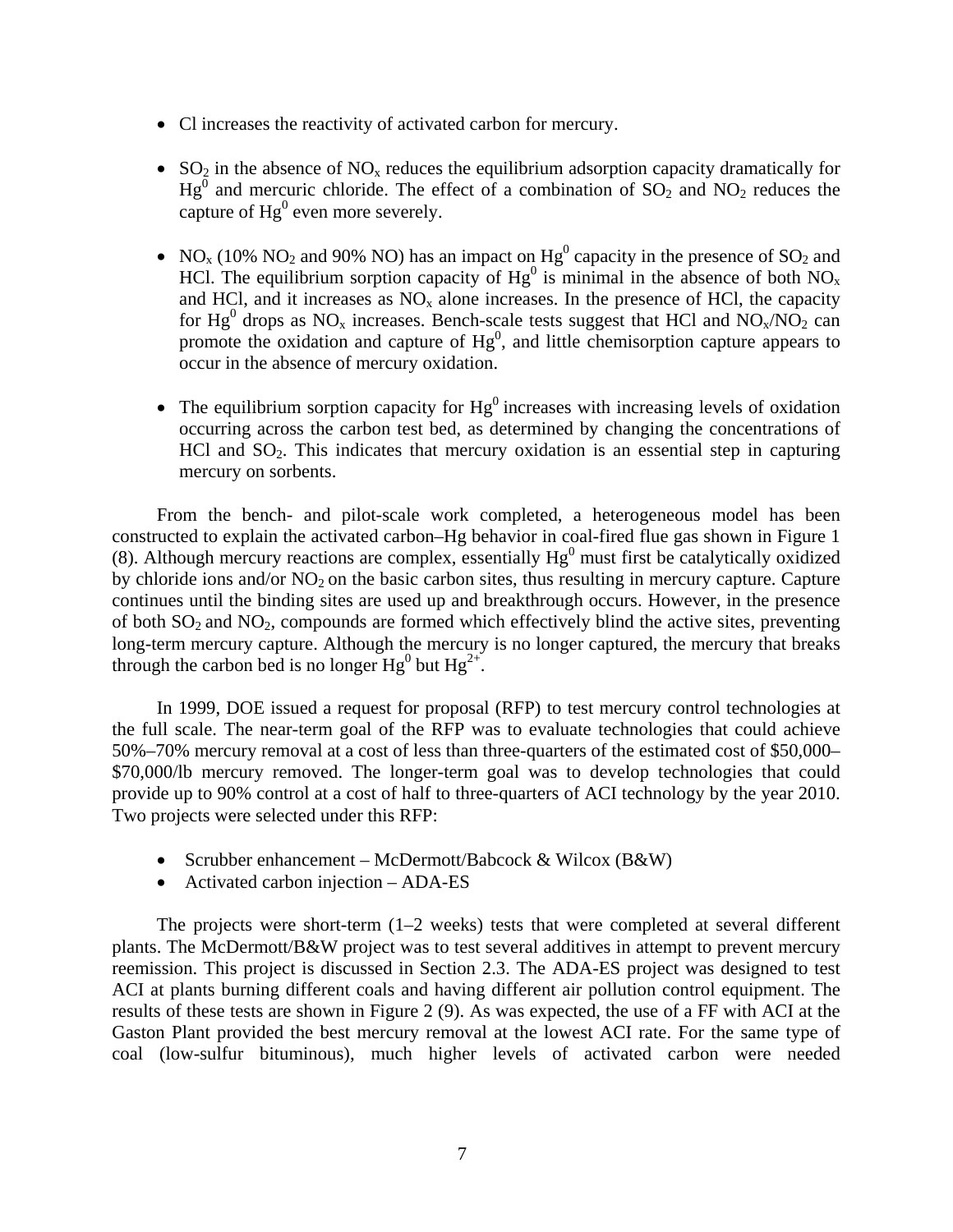

Figure 1. Mechanistic model for mercury capture by activated carbon (8).

to achieve the same level of control when only an ESP was present. For the PRB subbituminous coal with an ESP (Pleasant Prairie), the maximum mercury removal was 66%, regardless of the ACI rate. This clearly demonstrates the effect of fuel type and particulate control device on the effectiveness of ACI for mercury control.

 Based on the Phase I results, it appeared that mercury control was going to be more problematic for western lower-rank fuels, lignites, and PRB subbituminous coals. In general, lignites and PRB coals contain significantly lower levels of chlorine and have a much higher concentration of alkali components compared to bituminous coals. As a result, most of the mercury generated is in the form of  $Hg^0$ , which is more difficult to remove. A major focus of DOE Phase II projects was to improve mercury control for these low-rank fuels. Under the Phase II program, the following projects were selected:

- Evaluation of Sorbent Injection for Mercury Control ADA-ES
- Amended Silicates for Mercury Control Amended Silicates
- Sorbent Injection for Small ESP Mercury Control URS Group
- Pilot Testing of Mercury Oxidation Catalysts for Upstream of Wet FGD Systems URS Group
- Evaluation of MerCAP for Power Plant Mercury Control URS Group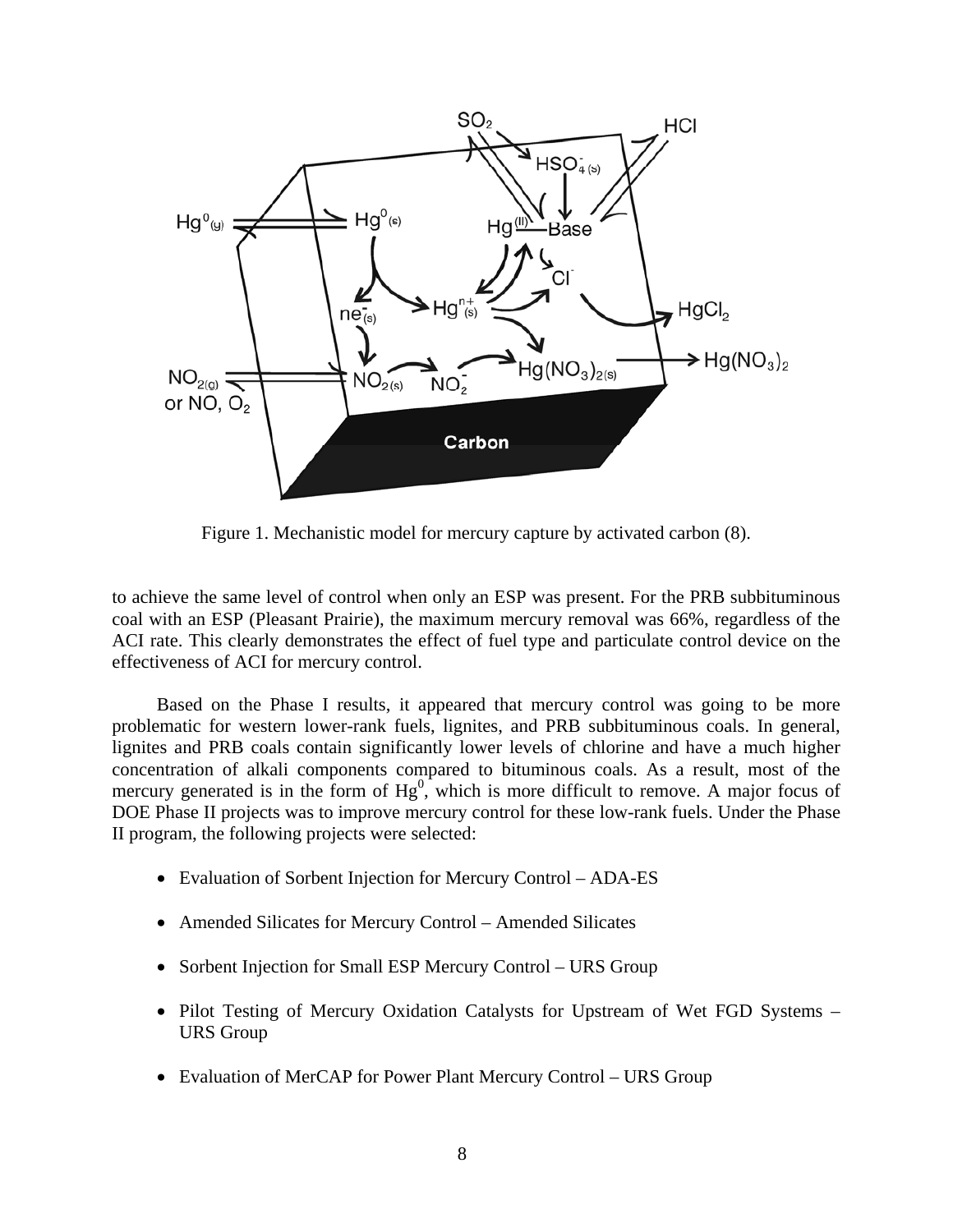- Enhancing Carbon Reactivity in Mercury Control in Lignite-Fired Systems EERC
- Mercury Oxidation Upstream of an ESP and Wet FGD EERC
- Advanced Utility Mercury-Sorbent Field-Testing Program Sorbent Technologies

 Of these projects, five are attempts to improve mercury capture using various sorbents at plants burning low-rank fuels, including using treated carbons and various additives to improve mercury control. The results of these demonstration programs (Figures 3 and 4) showed that the most effective control methods were to use brominated activated carbon (B-pac from Sorbent Technologies or DARCO Hg-LH from NORIT Americas) or halogenated additives with ACI (9). Although a higher level of mercury control can be achieved at lower ACI rates when a FF is present (Figure 3), a high level of control at reasonable rates can also be achieved with only an ESP when brominated carbons are used (Figure 2).

 Rather than using treated carbons, the same improved mercury control was also achieved by using chemical additives with ACI. This provides for more flexibility in that the injection rates of one or both can be controlled. Parametric results for a plant burning a PRB coal with only an ESP are shown in Figure 5 (10). The results shown are similar to those obtained using the treated carbon (Figure 2).



Figure 2. Mercury removal (%) vs. sorbent injection rate (lb/Macf) for tests at three sites (9).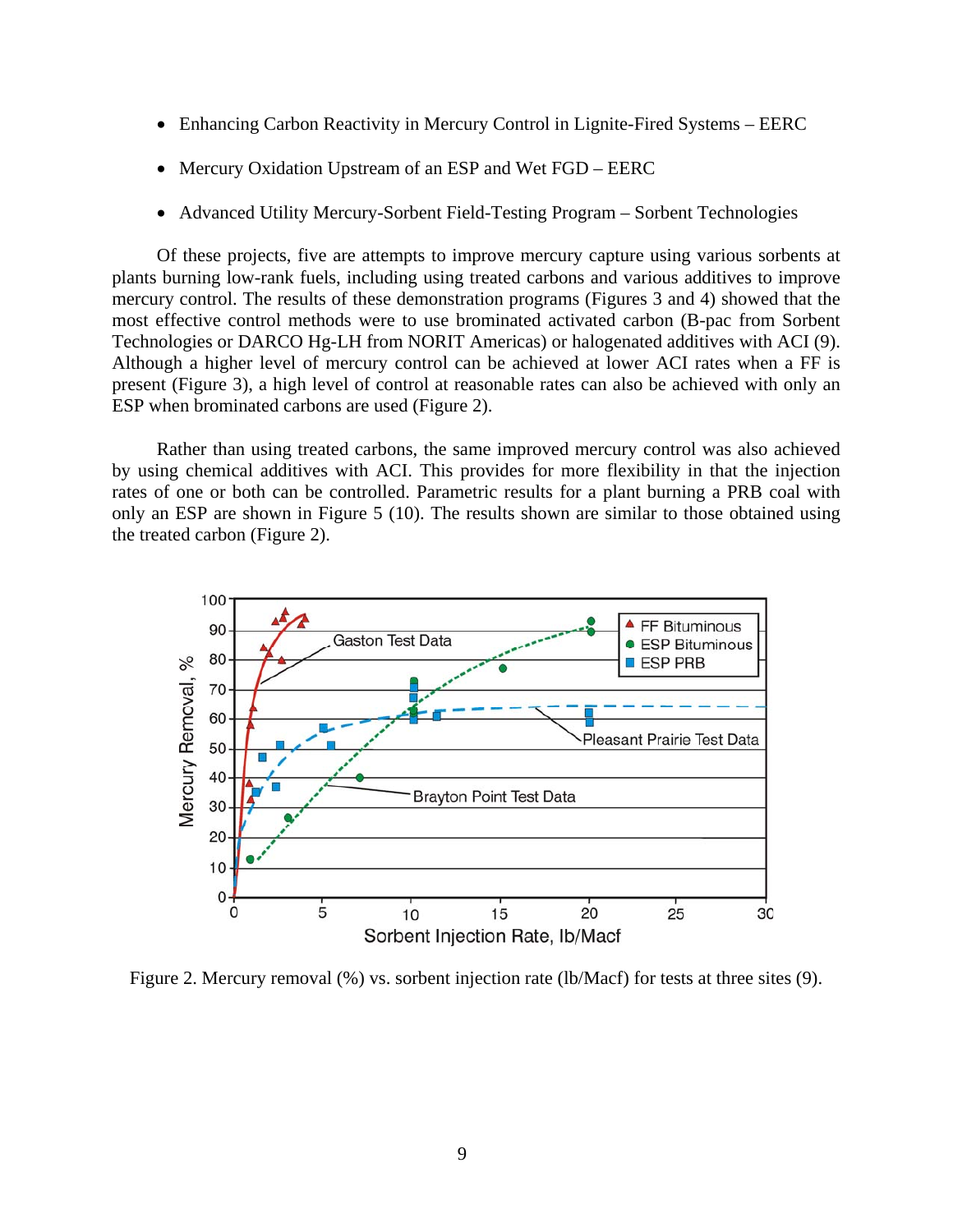

Figure 3. Mercury removal as a function of sorbent injection rate at a plant burning a PRB coal with an ESP  $(9)$ .



Figure 4. Mercury removal as a function of sorbent injection rate at a plant burning lignite with a fabric filter (9).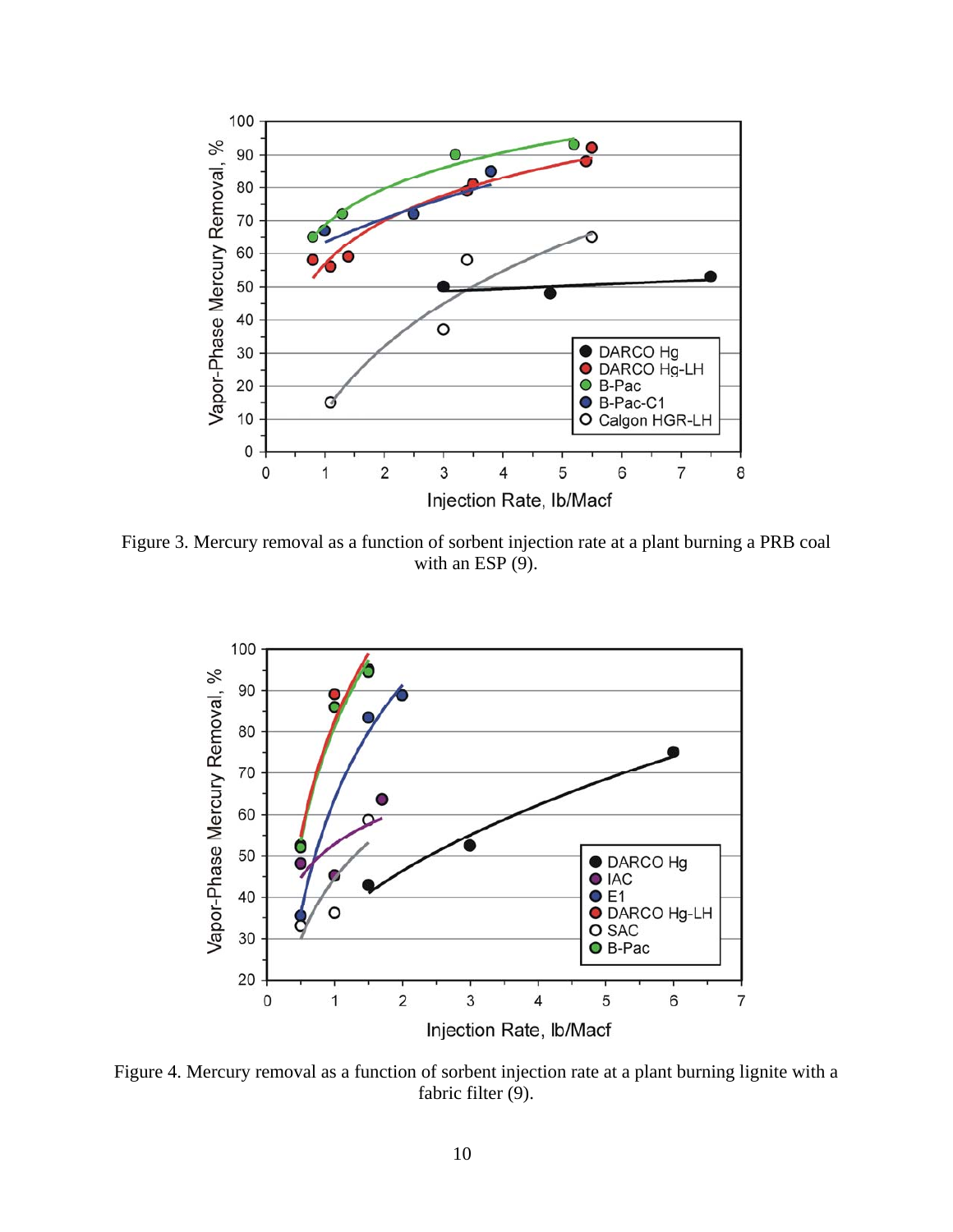

Figure 5. Mercury removal as a function of sorbent/additive injection rate at a plant burning a PRB coal with an ESP  $(10)$ .

 A wide range of non-carbon-based materials have also been tested at the bench-scale level to determine if they are effective in removing mercury. A partial list of these sorbents includes the following:

- Sodium tetrasulfide  $(Na_2S_4)$
- Amended silicates
- Calcium-based sorbents
- Zeolites
- Metal oxide-based sorbents

Although none of these materials are expected to provide substantially better mercury control over carbon-based sorbents, because carbon can limit the resale of fly ash, the materials may find a market at some point in the future.

 From the Phase II results it is expected that 80%–90% mercury control can readily be achieved for plants burning low-rank fuels using brominated carbons or halogen additives with ACI. However, it has been found that for high-sulfur eastern bituminous coals achieving a high level of mercury control may be exceedingly difficult. It has been shown that  $SO_3$  greatly decreases the removal efficiency of carbon-based sorbents. As shown in Figure 6, there is at best only a 25%–35% improvement in mercury removal over baseline conditions even using brominated carbons (11). Figure 7 shows that even at low  $SO_3$  concentrations there is an impact on mercury removal (11). Current mercury control research is focusing on methods on minimizing the impact of  $SO<sub>3</sub>$  on ACI.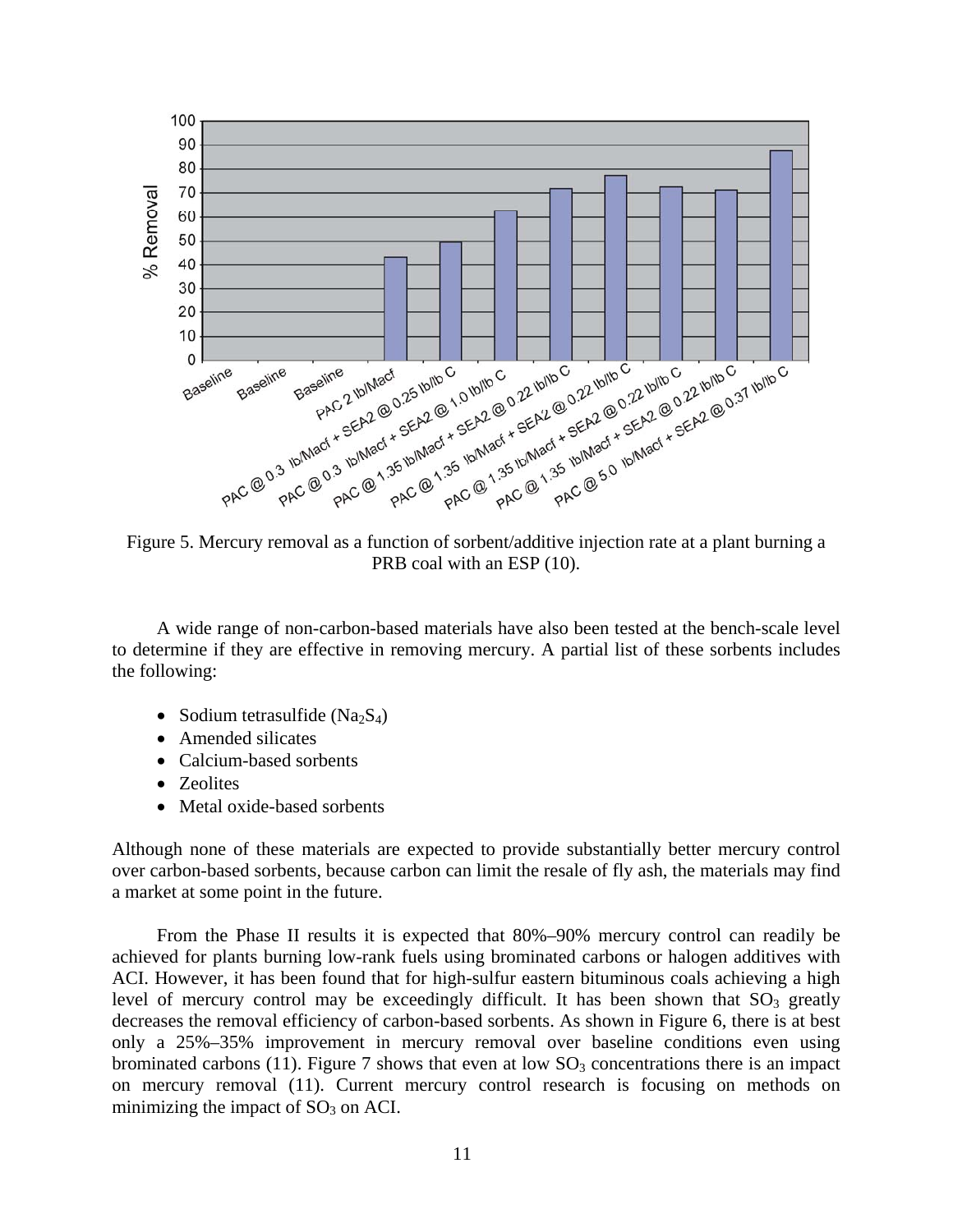

Figure 6. Mercury removal at a plant with high ( $>$ 30 ppm) SO<sub>3</sub> (11).

 Rather than injecting a sorbent into the flue gas, a fixed-carbon reactor can also be used. These systems have been extensively used for mercury control for waste-to-energy systems, particularly in Europe (12). Carbon filter beds have also been used in power plants in Germany since the late 1980s. The primary purpose of these filters is to remove residual  $SO<sub>2</sub>$  downstream of a wet flue gas desulfurization (FGD) system and to prevent ammonium sulfate formation in the low-dust selective catalytic reduction (SCR) units. Although not the primary purpose, reduction of mercury is inherent to the control system. A mercury level below 1 µg/dscm has been guaranteed by one vendor (typical power plants have uncontrolled mercury emissions of 5–  $10 \mu g/m^3$ ).

 The most common type of system is the cross-flow filter. In this design, the flue gas flows horizontally through the filter bed. Typically, each filter bed module contains three layers with a total thickness of about 1 meter. Each layer is separated by perforated plates. Fresh carbon is conveyed to and distributed within the bed by a screw conveyor on top of the bed. Discharge cylinders at the bottom allow extraction of carbon from each layer. Pressure drop is usually the parameter that determines the rate of carbon removal. Typically, the pressure drop across the whole system is 305 mm of water (12 inches). Based on typical removal rates, the whole carbon bed is replaced approximately once a year. Note that the bed replacement rate could be expected to increase in the absence of a wet FGD system.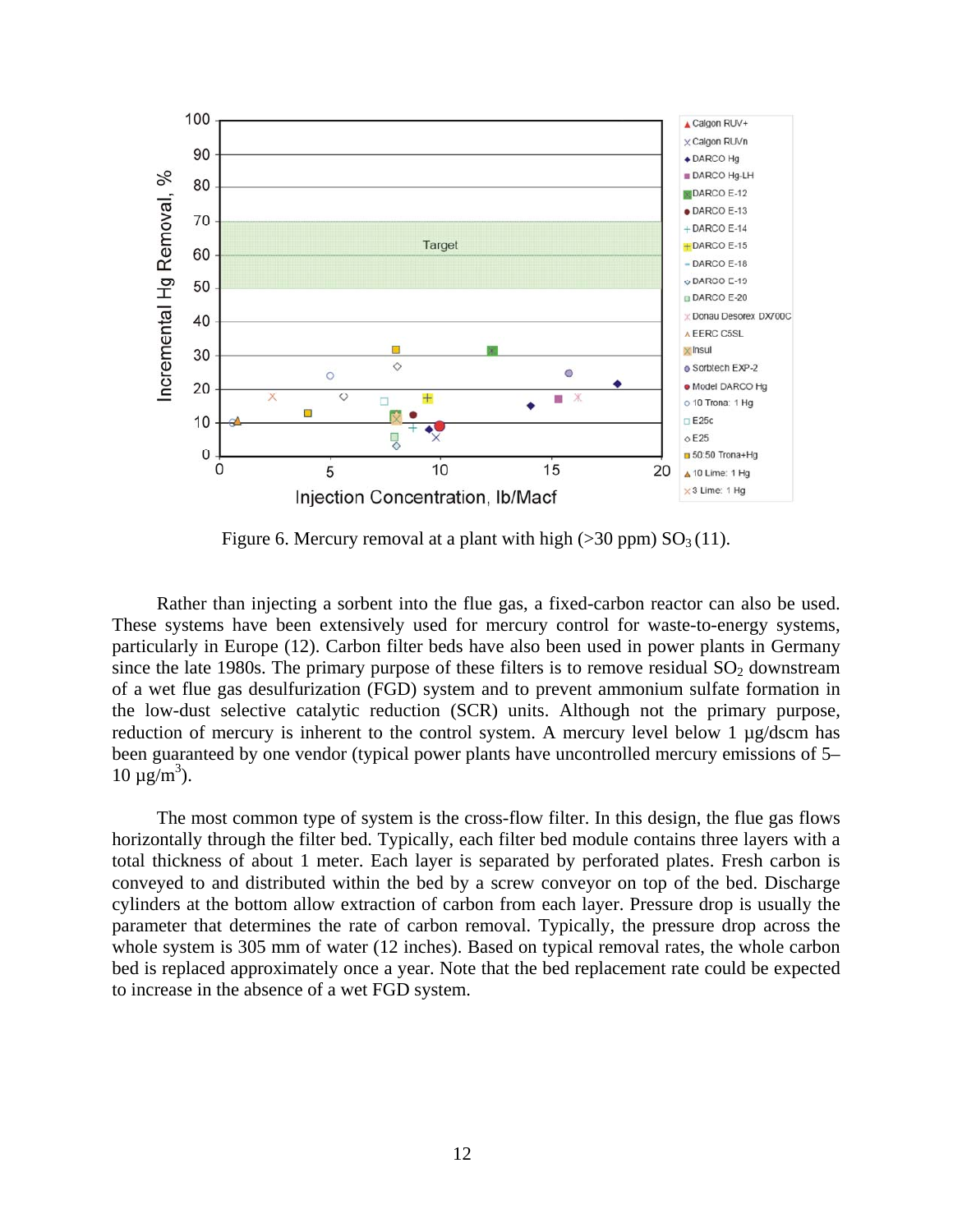

Figure 7. Impact of  $SO_3$  concentration on mercury removal (11).

The primary advantages of a fixed-carbon bed are as follows:

- It is much more flexible, because the mercury removal efficiency does not depend on the type of particulate control device.
- There is the possibility of regenerating the sorbent, reducing costs.
- With a wet FGD system and a fixed-carbon bed, very high mercury removals (>90%) can potentially be achieved. At temperatures typically encountered following a wet FGD, carbon has a high affinity for mercury.

 However, there is a strong aversion to widely installing these types of systems on coalfired electric utilities for the following reasons:

- Flue gas flow rates for utilities are an order of magnitude greater than typical waste-toenergy facilities. This requires substantially more space, and coal-fired utilities are often space-limited.
- Small additional pressure drop is very costly to a large utility.
- To prevent desorption of mercury, a very high level of  $SO_2$ ,  $NO_x$ , and HCl control must be accomplished or the bed replacement rates would need to be increased.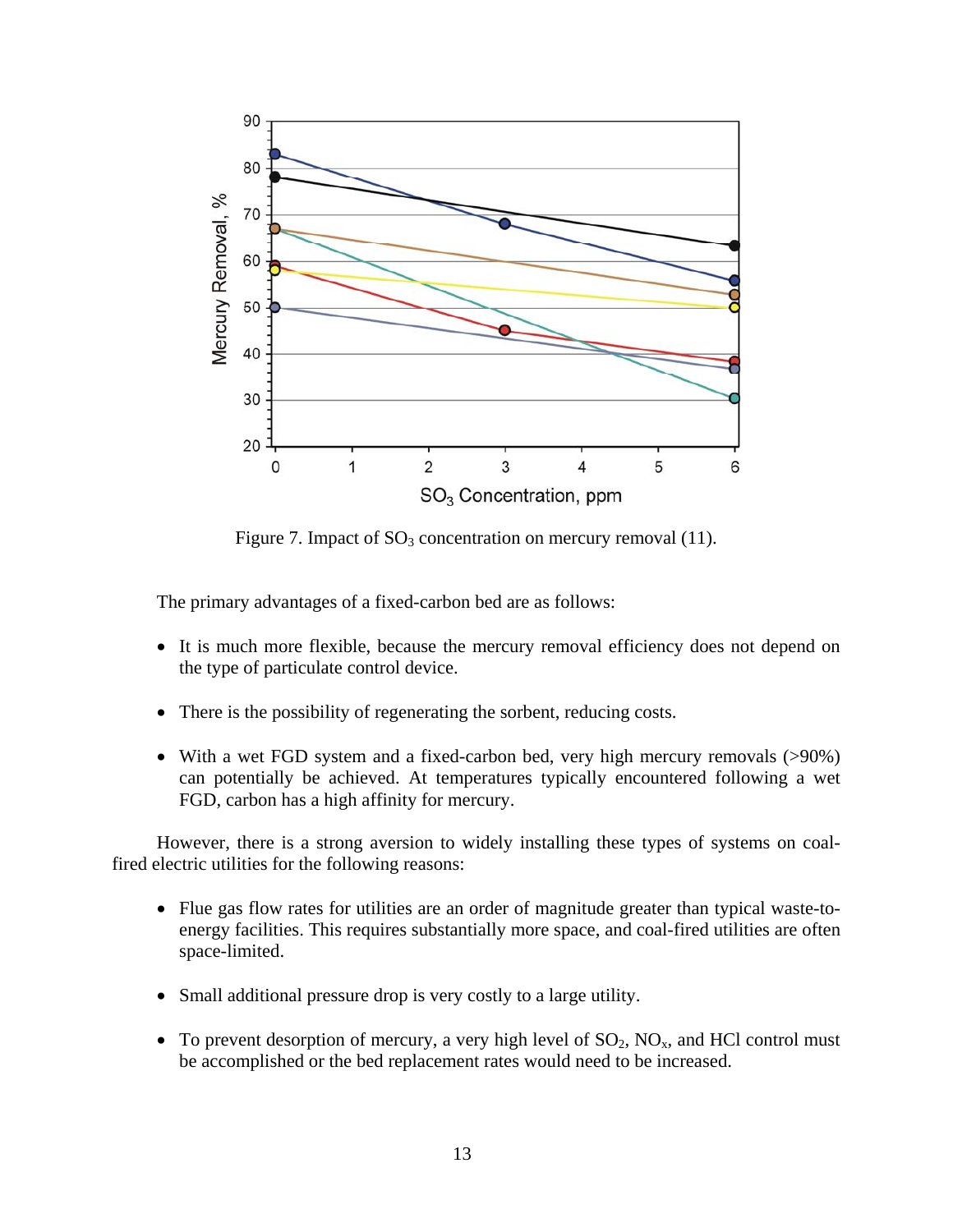#### **2.3 Mercury Oxidation Technologies**

 $Hg<sup>0</sup>$  is insoluble, and little if any is removed by wet scrubbers. Therefore, technologies that can result in a higher percentage of the mercury reaching the wet scrubber as  $Hg^{2+}$  will provide a greater level of control, but there is a caveat: it must stay captured. There are two primary methods of improving wet scrubber mercury removal efficiency. The first, as mentioned above, is to provide a higher concentration of  $Hg^{2+}$  to the scrubber by using a mercury oxidation technology. The second is to ensure that once mercury is captured by the wet scrubber, it remains captured and not reemitted.

Up until the late 1990s, it was assumed that  $Hg^{2+}$  was effectively captured by wet scrubbers ( $>90\%$ ), but it was observed that in a number of cases mercury removal was less than expected based on the concentration of  $Hg^{2+}$  measured at the inlet to the scrubber. In addition, the concentration of  $Hg^0$  at the scrubber outlet was greater than the scrubber inlet. Initially, this was assumed to be a bias in the measurement because of particulate matter collecting on the filter. This was not the case, however, as it was shown that, depending on scrubber conditions, some of the captured  $Hg^{2+}$  can be reduced in the scrubber to  $Hg^0$  and reemitted (13). These mercury reduction reactions are very complex and are not fully understood. A proposed mechanism was developed by URS Corporation and is shown in Figure 8 (14).

 An extreme example of reemission is shown in Table 2. The data was generated from a plant burning a high-sulfur bituminous coal that had an SCR, ESP, and wet scrubber. Based on



Figure 8. Proposed mechanism for  $Hg^{2+}$  reduction to  $Hg^{0}$  in a wet scrubber (14).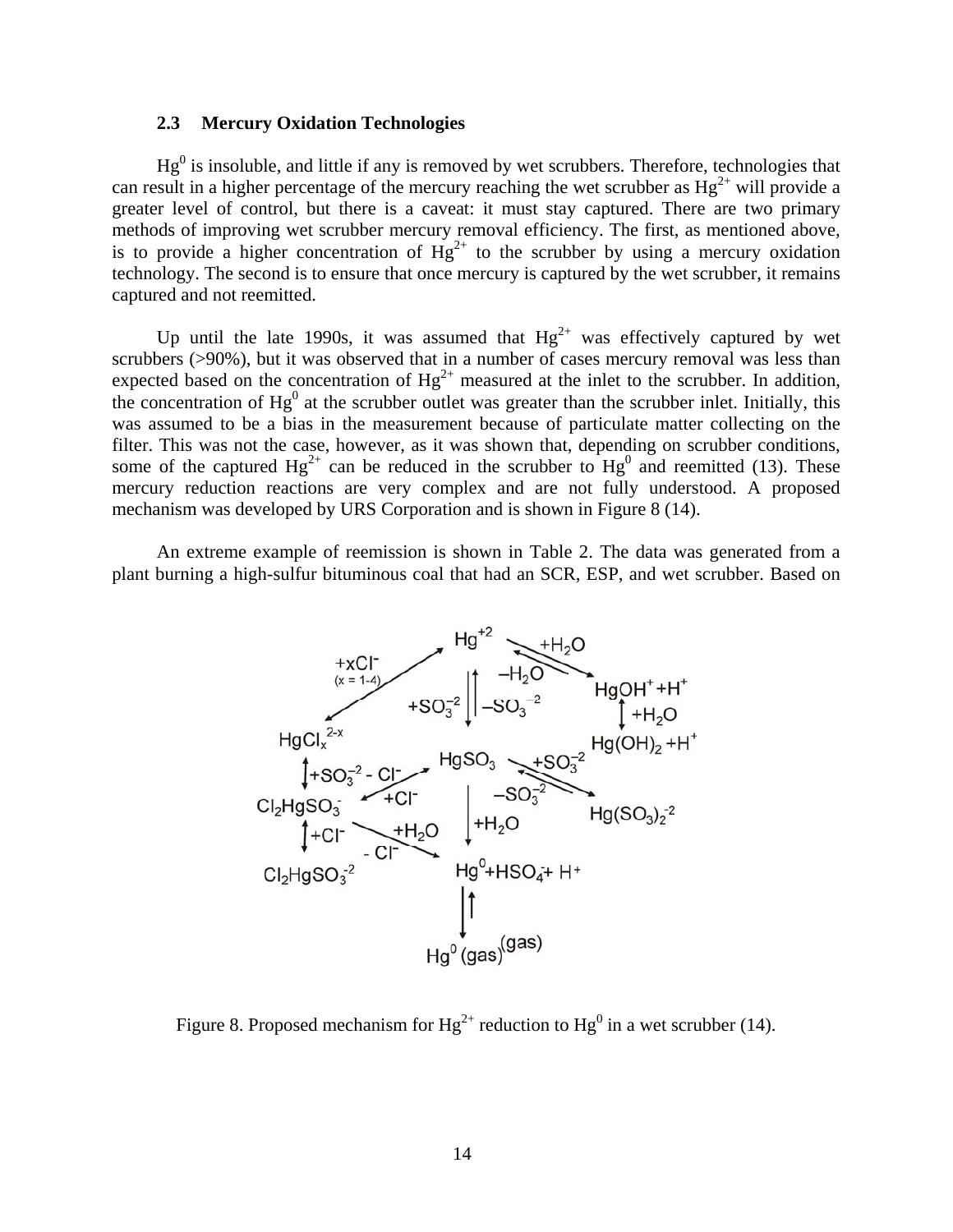|                                                                                        |                         |                         | Wet FGD                 |                         |            |
|----------------------------------------------------------------------------------------|-------------------------|-------------------------|-------------------------|-------------------------|------------|
| Sample                                                                                 | SCR Inlet,              | <b>SCR</b> Outlet,      | Inlet,                  | Stack,                  | Reduction, |
| Location                                                                               | $\mu$ g/Nm <sup>3</sup> | $\mu$ g/Nm <sup>3</sup> | $\mu$ g/Nm <sup>3</sup> | $\mu$ g/Nm <sup>3</sup> | %          |
| $\begin{array}{l} \overline{\mbox{Hg}^p} \\ \mbox{Hg}^0 \\ \mbox{Hg}^{2+} \end{array}$ | 0.02                    | 0.03                    | 0.00                    | 0.00                    |            |
|                                                                                        | 8.32                    | 2.83                    | 0.33                    | 3.97                    |            |
|                                                                                        | 0.94                    | 5.05                    | 7.60                    | 0.54                    |            |
| Hgtotal                                                                                | 9.27                    | 7.90                    | 7.93                    | 4.50                    | 43.3       |

 **Table 2. Mercury Concentrations at a Power Plant Firing a High-Sulfur Eastern Bituminous Coal\*** 

\* All data are corrected to 3%  $O_2$ .

the percentage of  $Hg^{2+}$  at the wet FGD inlet (>95%), it would be expected the scrubber would provide a very high level of mercury removal, but only 43.3% was removed as a result of mercury reemission as  $Hg^0$ .

As mentioned in Section 2.2, one of the technologies selected under DOE's Phase I program was a project proposed by McDermott/B&W to enhance wet scrubber performance by reducing mercury reemission. Tests were conducted at two different power plants. One had a forced oxidation scrubber, and the other had a magnesium/lime scrubber. McDermott/B&W sprayed a sulfide-containing salt (potassium sulfide, sodium sulfide, and thioacetamide) into the scrubber, which greatly reduced the reemission from the forced oxidation scrubber but had little impact on the magnesium–lime-based scrubber. Since that time, other additives have been studied for preventing mercury reemission from the scrubbers. These include Degussa's TMT-15 additive (15), chelating agents such ethylenediaminetetraacetic acid (EDTA), solid oxides such as aluminum, magnesium and iron oxides, and vanadium pentoxide (16).

 The second method for improving mercury removal in a wet scrubber is to use additives or catalysts to increase the concentration of  $Hg^{2+}$  in the gas stream or in the scrubber slurry. Any technology that can result in a higher percentage of the mercury reaching the wet scrubber as  $He^{2+}$  will improve the overall mercury removal efficiency of the system. The following is a list of technologies that have been tested at least at the pilot scale:

- Addition of additives including halogenated compounds
- MercOx process
- Multipollutant control technologies
	- BOC LoTOx™
	- ECO™/PowerSpan
	- EnviroScrub Pahlman™ Process
	- EPA's Multipollutant Scrubber for  $SO_2$ ,  $NO_x$ , and Hg control
	- Airborne Process sodium bicarbonate scrubbing
- PCO™ Process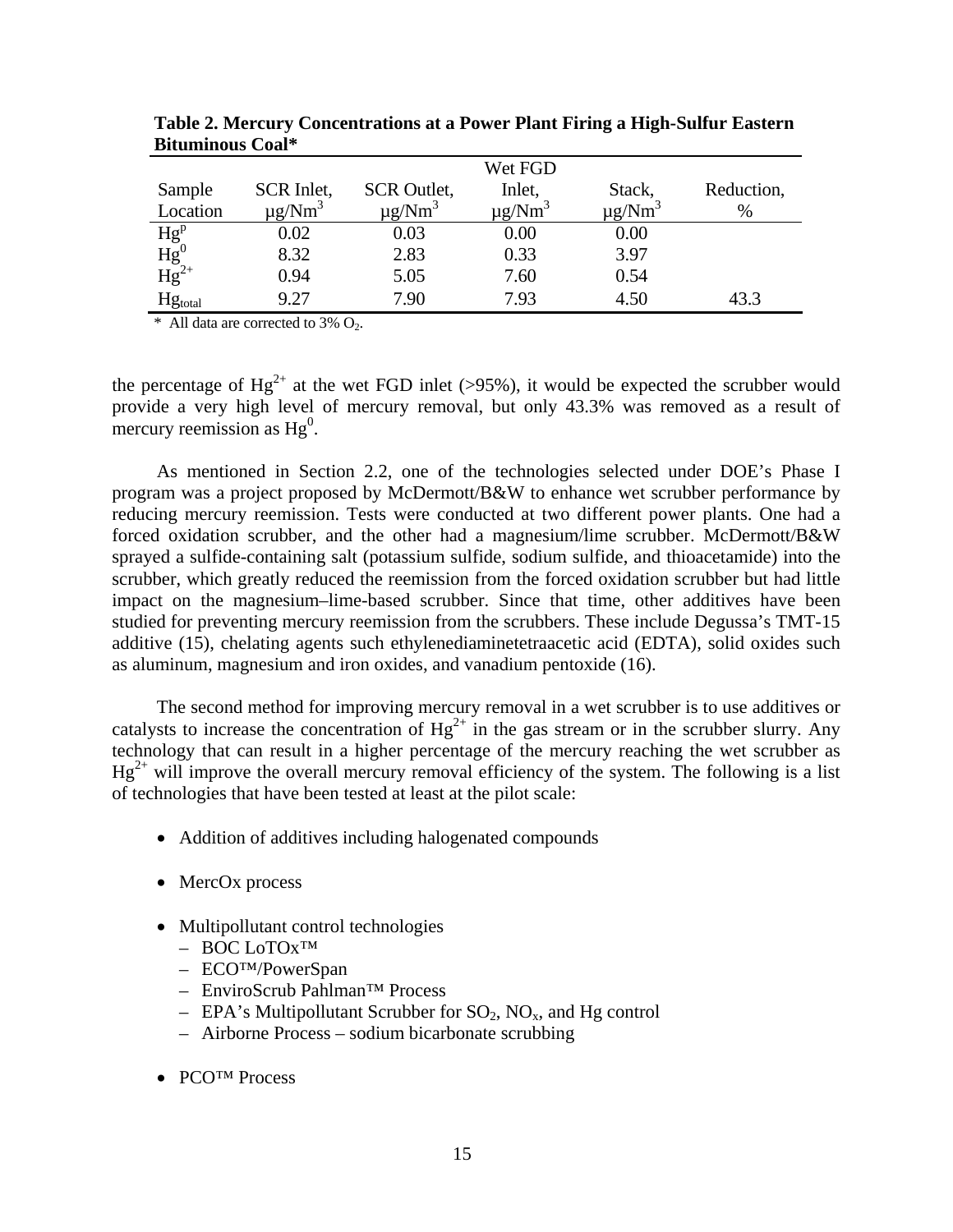- Catalytic oxidation
	- SCR
	- Low-temperature catalytic oxidation (metal oxides and noble metals)

As part of a DOE test program, the EERC sprayed a  $30\%$  solution of CaCl<sub>2</sub> onto North Dakota lignite. Full-scale results showed a decrease in  $Hg^0$  from 82% to 65% as a result of adding the equivalent of 500 ppm chloride in the coal (17). At another North Dakota plant, the EERC added a proprietary additive (SEA2) to the coal. The result of injecting this additive was an increase in mercury removal by the wet scrubber from near zero to 45% at an add rate of 100 ppm (10). As was discussed previously, these additives are also being used in conjunction with ACI with very high levels of mercury removal being achieved, particularly for low-rank coals.

A process is being successfully developed in Germany called the MercOx process (18). The process is designed to convert  $SO_2$  to sulfuric acid and  $Hg^0$  to  $Hg^{2+}$ . To do this, the MercOx utilizes hydrogen peroxide to oxidize  $Hg^0$  in a specialized scrubber. The scrubber is a packed tower, and flue gas is passed counter to the scrubber liquid (water and hydrogen peroxide). Using a proprietary additive, the mercury is precipitated out as HgS.

 The multipollutant control systems are complex and expensive as they are designed to control  $NO<sub>x</sub>$ ,  $SO<sub>2</sub>$ , and mercury emissions. Of the three systems listed above, the most commercially advanced system is the PowerSpan reactor (19). A full-scale system is currently being installed at a utility. The PowerSpan process generates high-energy electrons that initiate chemical reactions that lead to the formation of oxygen and hydroxyl radicals. Hg<sup>0</sup> vapor is oxidized to form HgO, which is removed by the wet scrubber/wet ESP.

The BOC LoTOx system is a  $NO<sub>x</sub>$  removal system that injects ozone into the flue gas stream to oxidize insoluble  $NO<sub>x</sub>$  to soluble oxidized compounds (20). The mercury removal is achieved by oxidizing  $Hg^0$  with ozone to produce soluble  $HgO$ , which is captured in a downstream wet scrubber. The process is very effective for  $NO<sub>x</sub>$  but the reactions between ozone and mercury are relatively slow and, therefore, the mercury removal is low.

The EnviroScrub Pahlman process uses a regenerated manganese compound to adsorb  $SO<sub>2</sub>$ and NOx. The technology consists of a single-stage, dry system that essentially replaces the wet FGD for  $SO_2$  scrubbing, SCR for  $NO_x$  removal, and ACI for mercury reduction (21). High capture percentages coupled with the single-stage capabilities of the system make the technology attractive compared to the standard alternatives of wet FGD, SCR, and ACI systems. Mercury control results from slipstream testing at the Minnesota Power Boswell Station and at Detroit Edison's River Rouge Plant show mercury removals of  $Hg<sup>0</sup>$  were achieved up to 99%. Total mercury removals of 94% were also obtained.

 The work that is being done by EPA is interesting in that it utilizes a typical lime-based wet scrubber but uses a proprietary oxidant that is added to the scrubber solution to ensure that a high percentage of the mercury is oxidized and that reemission is prevented (22). Bench-scale results are shown in Figure 9. This process is currently being tested at the pilot-scale level.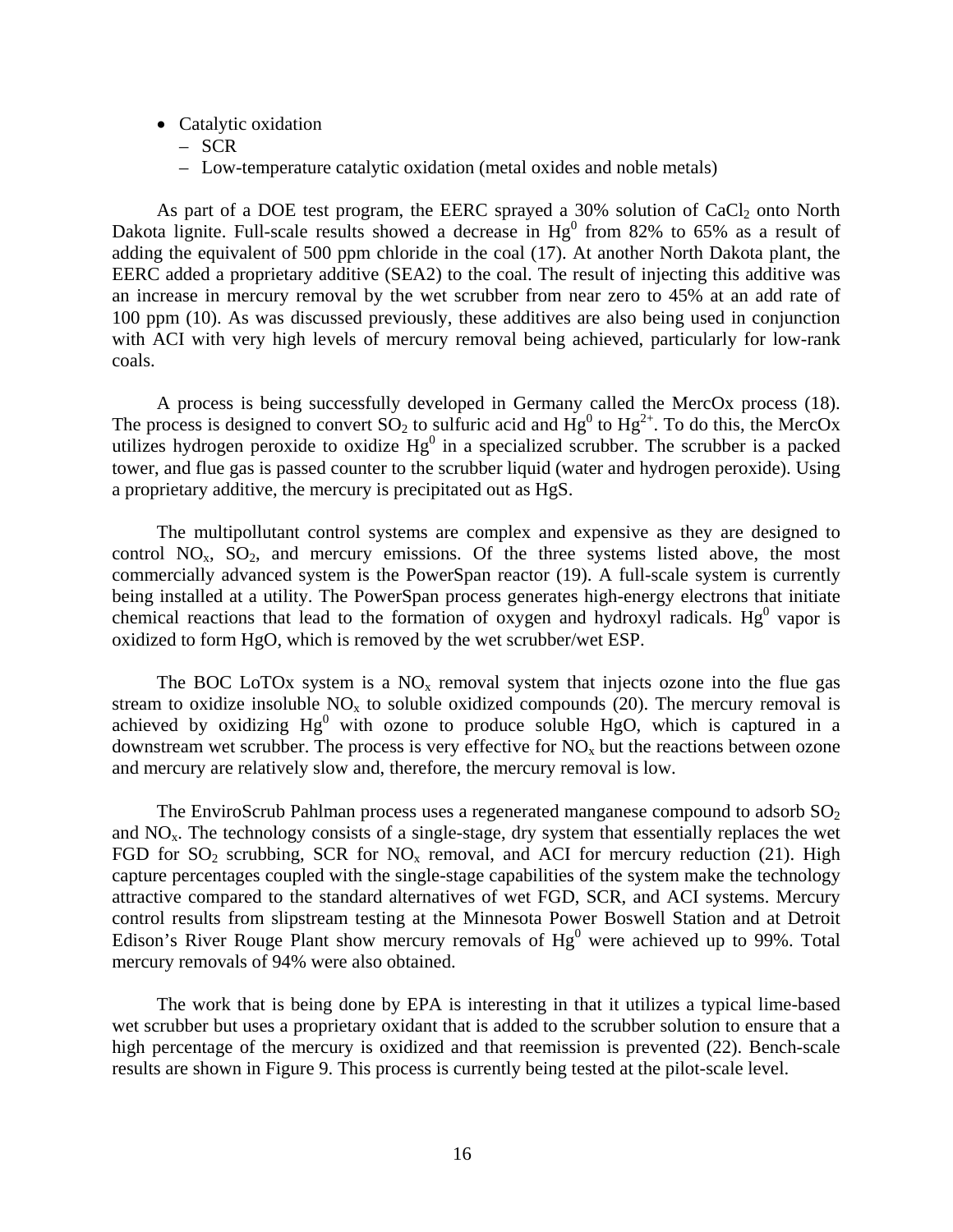

Figure 9. Bench-scale tests using EPA's proprietary oxidant (22).

 Airborne Pollution Control's Airborne Process is an advanced pollution control process that employs a sodium bicarbonate scrubbing solution for combined  $NO<sub>x</sub>$ ,  $SO<sub>x</sub>$ , mercury, and particulate emission reduction. The sodium bicarbonate-based scrubbing is used in conjunction with Airborne's process for the regeneration of the sodium bicarbonate reagent and the production of a high-grade fertilizer by-product. The process has been demonstrated at the 5-MW scale (500 lb/hr of sodium bicarbonate) at Kentucky Utilities' Ghent Generating Station (Ghent, Kentucky), which burns a high-sulfur coal (23). The scrubbing agent was sodium bicarbonate, and the effluent from the oxidizer was predominantly a 20% aqueous solution of sodium sulfate. The regeneration system used ammonium bicarbonate to convert the sodium sulfate into sodium bicarbonate. Mercury control at Ghent depended on the mercury speciation. Particulate mercury was collected in the ESP, and  $Hg^{2+}$  was captured in the wet scrubber, as would be expected. Airborne is further investigating the use of an oxidant to convert  $Hg^0$  to  $Hg^{2+}$ for improved total mercury capture. The fate of mercury during the regeneration process has not been reported.

 The DOE National Energy Technology Laboratory (NETL) has developed a technology to photochemically oxidize mercury in coal-fired power plants. The process is intended to serve as a low-cost mercury oxidation technology that will facilitate  $Hg^0$  removal in a downstream scrubber, wet ESP, or FF. PowerSpan Corporation has licensed the technology and has completed bench- and small-scale pilot testing (24). The technology uses 254-nanometer ultraviolet light to produce an excited mercury species state in the flue gas, leading to oxidation of  $Hg<sup>0</sup>$ . Bench-scale testing has indicated that oxidation levels of 86% to 91% can be achieved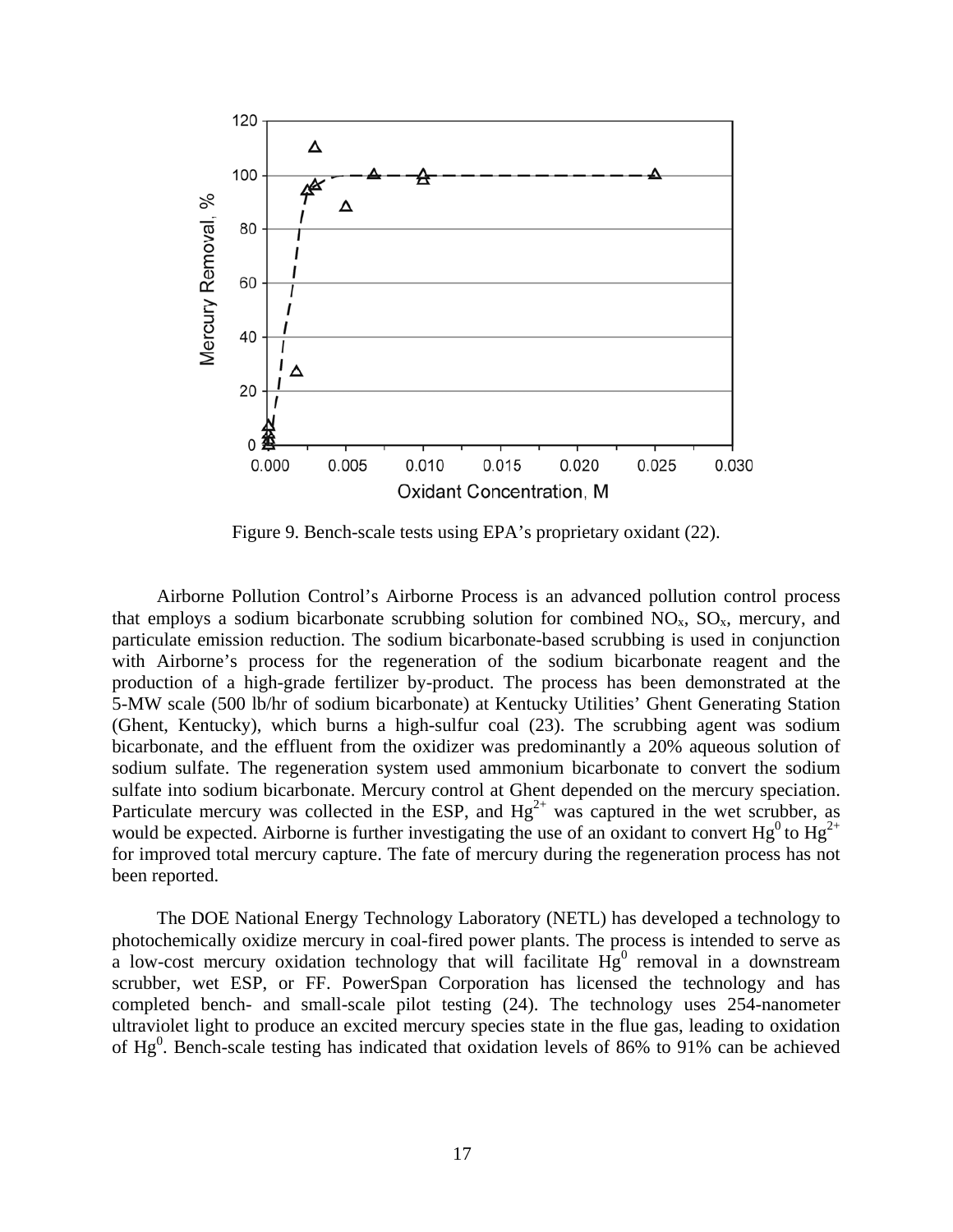using 100%  $Hg^0$  in a simulated flue gas. The technology is in the early stages of development, and the following issues must still be addressed:

- The practicality of using this approach on very large ducts is uncertain.
- How to maintain a long ultraviolet (UV) path length in a flue gas with ash.
- The fate of the mercury within the scrubber or wet ESP.

Metal oxides have been known to be effective for  $SO_2$  and  $NO_x$  control (25). SCR of  $NO_x$ using vanadium/titania catalysts has been shown to be an effective method of enhancing mercury oxidation for eastern bituminous coals (26, 27), thereby improving overall mercury capture in wet FGD systems. It appears that the chloride concentration in the flue gas is an important factor. It was thought that other metal oxides may have some potential for oxidizing or removing mercury as well. Although mercury breakthrough occurs very rapidly when acid gases, HCl,  $SO<sub>2</sub>$ , and  $NO<sub>x</sub>$  are present, the mercury is nearly 100% oxidized. Metal oxides that have been evaluated include copper, iron, manganese, zinc, and titanium. Noble metals that have been used include gold, palladium, and silver. A slipstream pilot-scale catalytic reactor is currently being tested at five sites (28), including plants burning lignites from North Dakota and Texas, a PRB site, and a site firing an eastern bituminous coal. Depending on the coal type, 50% to 80% mercury oxidation was achieved using noble metal catalysts. These materials are expensive; therefore, to be cost-effective, they must be regenerated.

## **3.0 POTENTIAL MERCURY CONTROL TECHNOLOGIES FOR THE TACONITE INDUSTRY**

 There are significant differences between the different taconite facilities and even within lines at the same facility that may impact mercury emissions. As previously stated, the mercury content in the ore is related to the geographic location of the mine. Also, depending on the plant, either a "straight grate" or "grate kiln" operation is used. The fuel to provide the energy for the induration process varies from plant to plant. The primary fuel is either natural gas or coal, but some plant lines use biomass and petroleum coke. Therefore, as is the case for coal-fired power plants, most likely there will not be one technology to fit all plants to reduce mercury emissions.

#### **3.1 Precombustion Technologies**

 It is highly unlikely that precombustion technologies used for coal (i.e., coal cleaning) will be useful to the taconite industry. Any coal cleaning will have limited value, as the mercury in the coal accounts for only a minor portion of the total mercury emissions. The magnetic separation techniques currently used by the taconite industry to process the ore already remove >80% of the mercury from the raw ore (3). If the overall efficiency of the milling process can be improved, it would not only increase plant efficiency but may also reduce mercury emissions.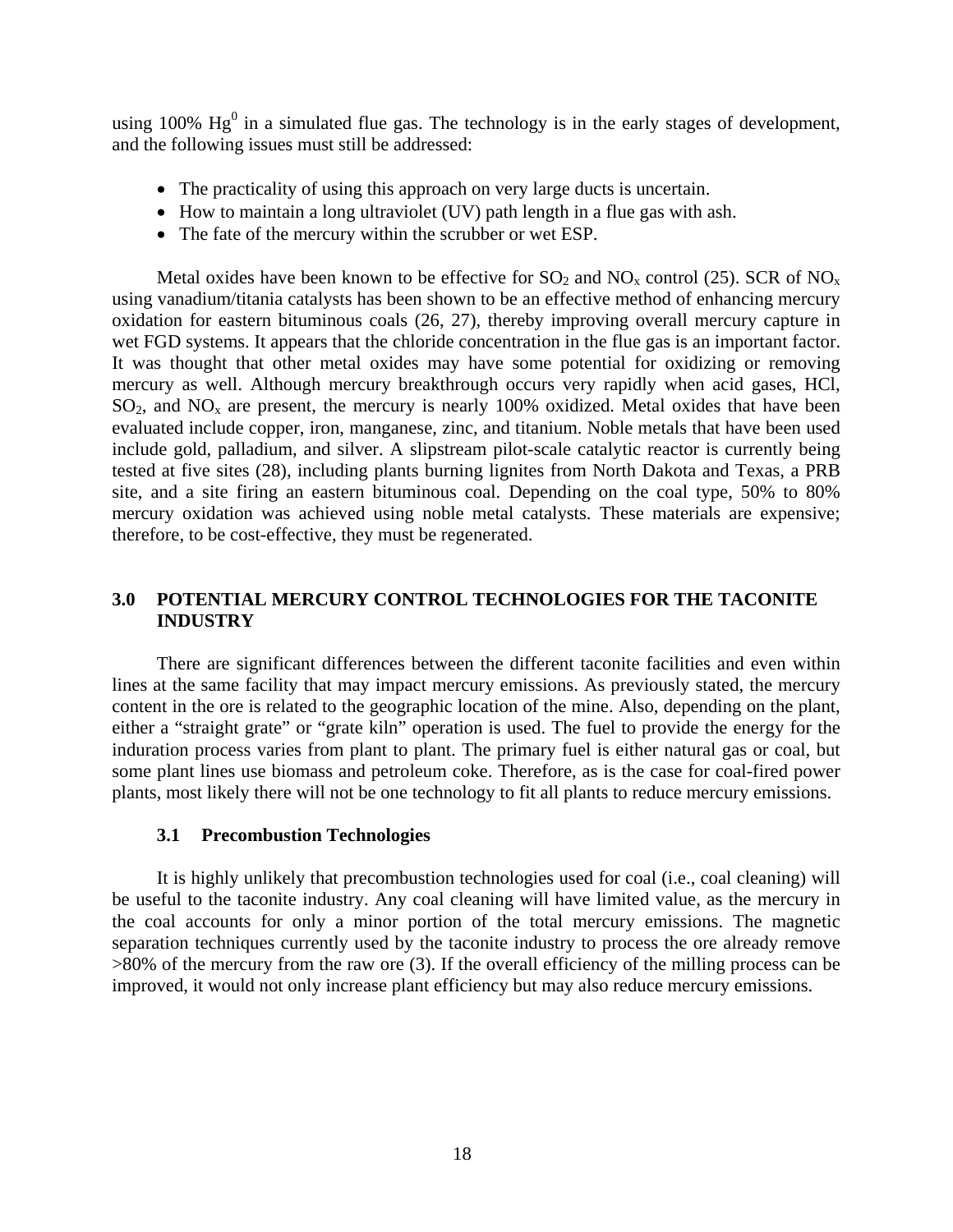#### **3.2 Sorbent Technologies**

 Using sorbents to remove mercury from the gas stream is a technology that will need to be considered for the taconite industry. Using powdered activated carbon (PAC) or treated PAC injection has several advantages:

- Because mercury control is being done after induration, nothing is added to the pelletmaking process to interfere with the iron chemistry, including the initial magnetic separation step, making the green balls, and the induration process.
- To a great degree the effectiveness of the sorbents would be independent of type of furnace, straight grate or grate kiln.
- The technology has been tested extensively for coal-fired systems so the mercury/sorbent chemistry is reasonably well known.
- With the exception of the injection lances, no additional ductwork would be necessary, and the equipment (PAC silo and feeder) could be placed outside of the process building.
- All equipment can be purchased directly from vendors and is very reliable. Depending on the amount of carbon used the annual labor cost for operating and maintaining the equipment can be quite low.

The disadvantages of PAC or treated PAC injection for taconite plants are as follows:

- Although several plants do have multicyclones, the primary particulate control device for the taconite industry is a wet scrubber. Although it is expected that 50%–60% mercury control can be achieved with PAC, all of the removal will be in-duct capture. This will increase the amount of PAC needed to achieve the same level of control as would be the case when an ESP or FF is present. The greater distance upstream of the scrubber the PAC is injected, the better (greater residence time).
- Because of the high-level concentrations of  $Hg^0$  generated at taconite plants, more expensive treated (brominated) carbons may be needed to achieve the desired mercury control at a reasonable cost. The long-term balance-of-plant impacts with these materials is still unknown.
- If a plant is currently concerned about particulate emissions, additional carbon could exacerbate the problem.
- Some plants recycle scrubber solids in the manufacture of the green balls to improve overall iron utilization. Most likely wastewater streams would need to be rerouted to prevent the captured mercury from recycling back to the furnace.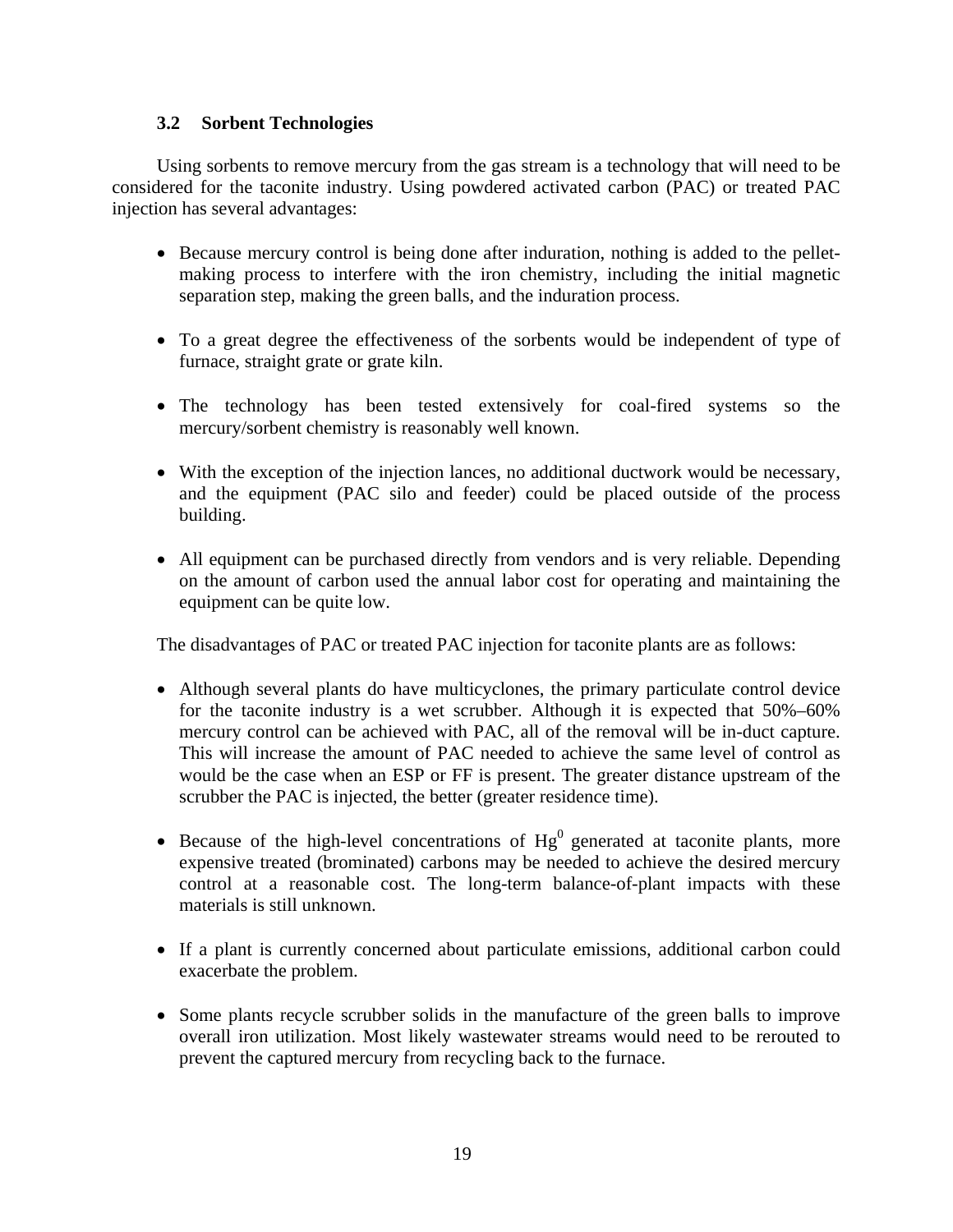• To ensure good distribution of the PAC, a flow profile of the duct will be needed, and it may be necessary to do modeling of the flow to determine the proper location of the lances.

 As an option to using PAC injection, a fixed-bed sorbent reactor could be considered for taconite plants. Almost all the disadvantages of PAC injection no longer pertain:

- The fixed-bed sorbent reactor is much more flexible because the mercury removal efficiency does not depend on the type of particulate control device.
- There is the possibility of regenerating the sorbent, reducing costs.
- With a wet FGD system and a fixed-carbon bed, very high mercury removals (>90%) can potentially be achieved. At temperatures typically encountered following a wet FGD, carbon has a high affinity for mercury.
- Increased particulate emissions would not be a problem.
- There is no impact on the scrubber or recycle of solids.
- There are vendors who currently supply fixed-bed reactors for mercury control.

The disadvantages are as follows:

- A fixed-bed reactor would add  $8-14$  in.  $H<sub>2</sub>O$  pressure drop, possibly requiring additional fan power.
- The fixed-bed reactor capital costs will be higher than these PAC injection systems.
- The fixed-bed reactor would require duct modification. Most likely, because of space limitations, the fixed-bed reactor would need to be housed in a separate building located near the process plant. Therefore, additional duct work will be needed from the scrubber to the stack.

 Another option that would allow for more flexibility and increased particulate control would be to install a pulse-jet baghouse either in addition to the wet scrubber or as a replacement. Most likely a high level of mercury control could be achieved with a relatively low amount of sorbent. A FF provides an excellent contacting surface for mass transfer for mercury to the carbon. This would be the most expensive option both in capital investment and operating costs. However, if a new plant were to be built, it should be considered a viable option.

#### **3.3 Oxidation Technologies**

 As all taconite plants have scrubbers for particulate control, it clearly would be advantageous to increase the percentage of  $Hg^{2+}$  or particulate-bound mercury at the inlet to the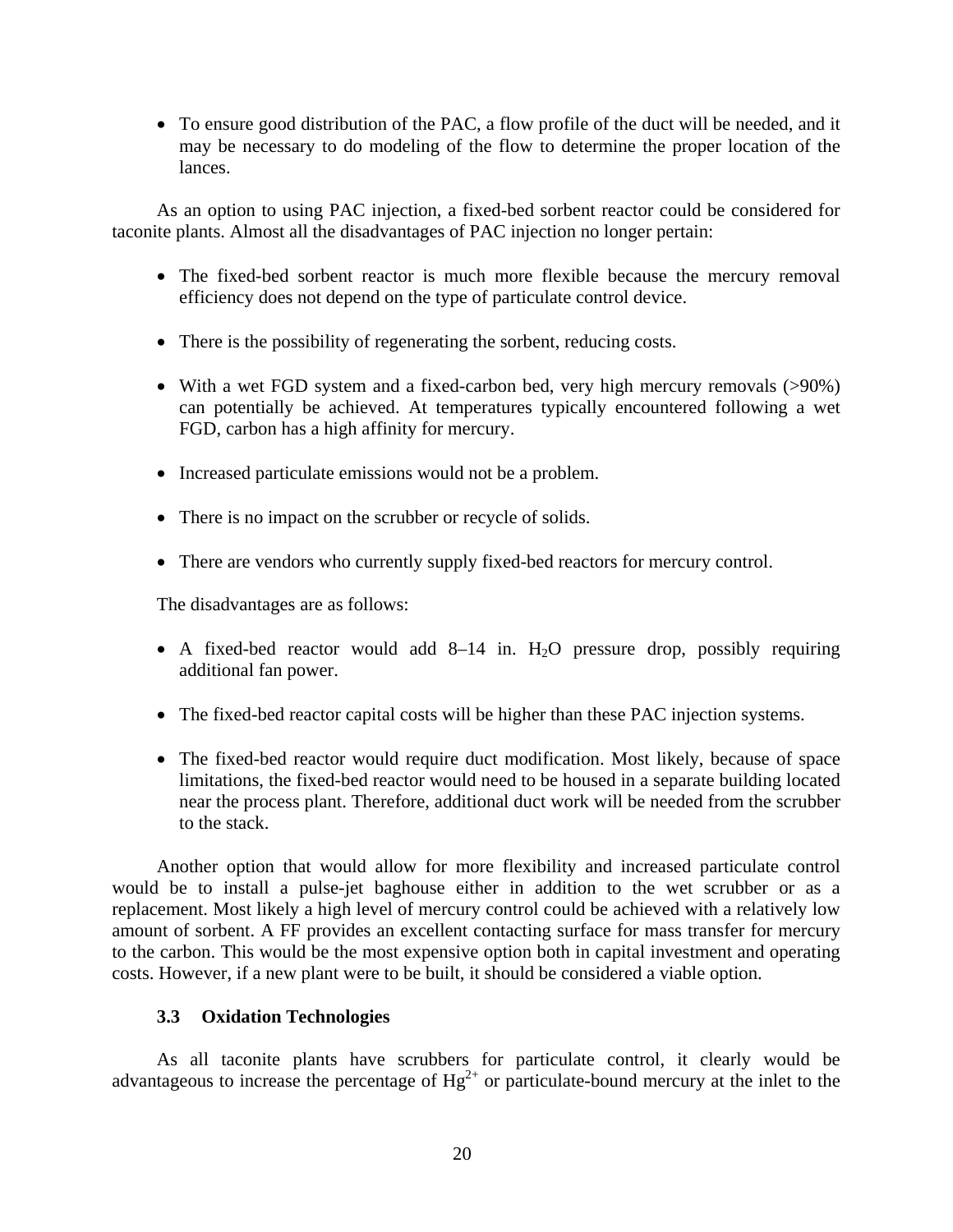scrubber. The number of mercury oxidation technologies that could be considered for use within the taconite industry is rather limited. Most likely, multipollutant control technologies that increase  $Hg^{2+}$  such as SCRs and ECO<sup>TM</sup>/PowerSpan would not be considered economically viable for the taconite industry. Therefore, the most likely candidates are the addition of chemical additives. Chemical additives that may have potential are as follows:

- Sodium and calcium chloride
- Sodium and calcium bromide
- Hydrogen peroxide
- EPA's proprietary oxidant
- EERC's proprietary additive
- Ozone
- Sodium bicarbonate

Beginning in July 2006, MDNR, in collaboration with the EERC and Coleraine Minerals Research Laboratory began conducting plant-scale and bench-scale tests at taconite facilities to evaluate the viability of several of these oxidation technologies. Limited testing has been done with chloride and bromide salts, hydrogen peroxide, and EPA's proprietary oxidant.

 Plant tests were completed at United Taconite (grate kiln) and Hibtac (straight grate), evaluating the impact of adding sodium chloride both directly to the green balls as a solid and adding it as solution to the firing zone at Hibtac and to the kiln at United Taconite. A schematic of the tests is shown in Figures 10 and 11. The results of these tests were somewhat



Figure 10. Schematic of mercury testing at a straight-grate plant using NaCl (29).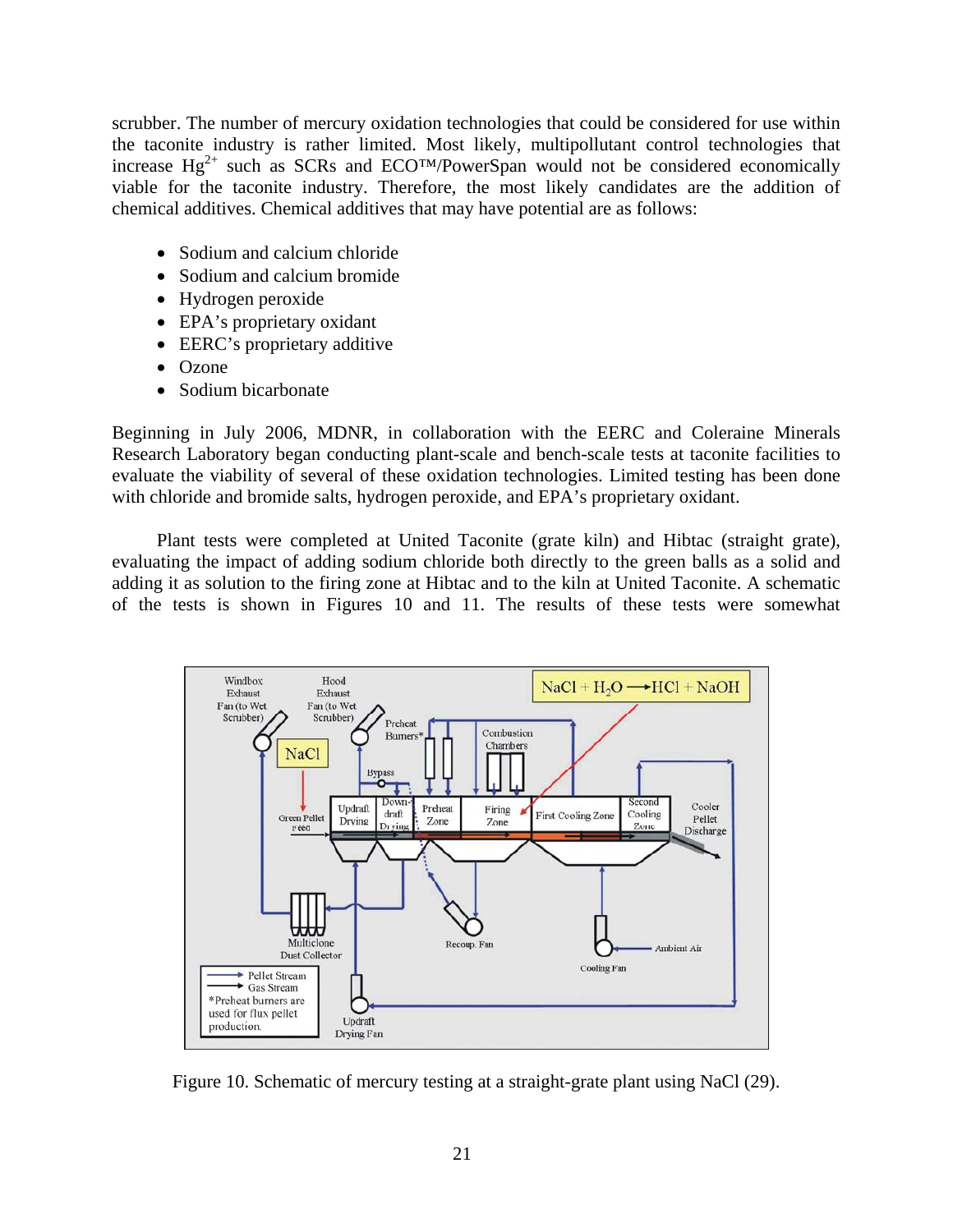

Figure 11. Schematic of testing at a grate kiln plant using NaCl (29).

disappointing at Hibtac but more promising at United Taconite (29). A major difference was that Hibtac had a straight grate compared to a grate kiln at United Taconite. It was believed that in the straight grate most of the mercury is liberated from the ore in the preheat zone  $(\sim 1500^{\circ}F)$ .

 Additional tests were later conducted at Hibtac where bromine and chloride salts were added as a solution in the preheat zone as shown in Figure 12 (29). The results from these tests showed nearly 70% mercury removal. The results of all tests will be presented in more detail in a report by MDNR.

 Bench-scale tests using hydrogen peroxide and EPA's proprietary oxidant in a simulated wet scrubber were also completed by MDNR. The results indicated that hydrogen peroxide did not work well but the EPA oxidant was very promising. It does appear that using additives to increase mercury oxidation and subsequent capture in the scrubber is a promising technology for the taconite industry. However, the overall impact of chemical additives on the induration process is very much an unknown, and additional testing is needed.

Based on the configuration of the taconite plants, high concentration of  $Hg<sup>0</sup>$  in the gas stream, and gas temperature, EERC proprietary additive has the potential to provide a high level of mercury oxidation and be very cost-effective. In addition, the additive can be injected almost anywhere in the system, resulting in minimal plant impacts.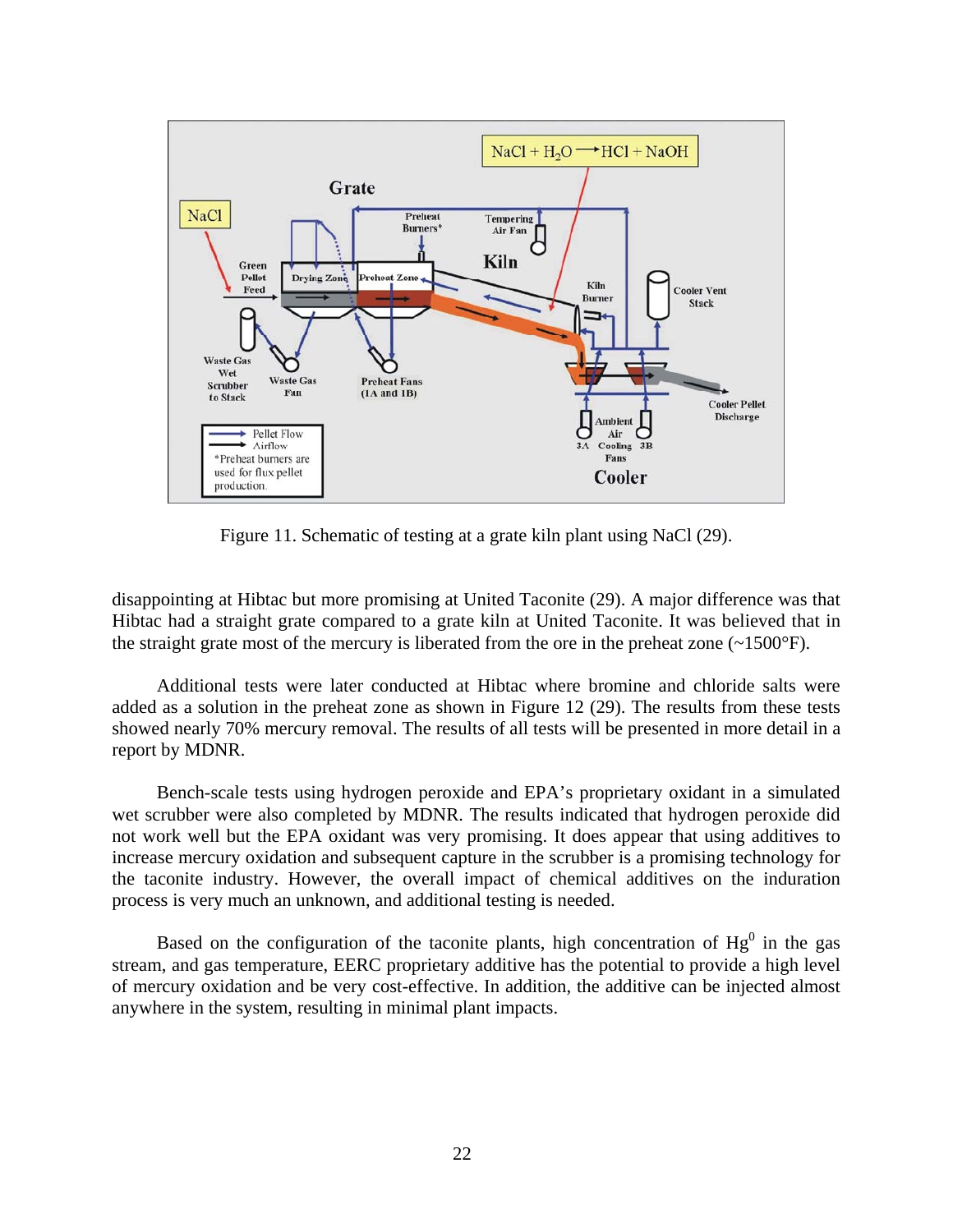

Figure 12. Schematic of testing for mercury at a straight-grate plant using bromine and chloride salts (29).

 Another possibility is to use halogenated additives (or potentially others) in conjunction with ACI. By adding small amounts of these additives, the effectiveness of the PAC may be greatly enhanced, resulting in decreased costs. There are several concerns using chemical additives to enhance mercury oxidization. The first is that many of the taconite facilities recycle the scrubber water and send the scrubber solids back to the processing facility to improve the overall plant efficiency by recovering the iron that is in the solids. Table 3 shows how each plant treats the scrubber liquor. At most plants, even if the scrubber is removing the mercury from the gas stream, it is simply being recycled back into the system. Based on the MDNR results presented in a report to the Iron Ore Cooperative Research (4), it appears, with the possible exception of Hibtac, a high percentage ( $>80\%$ ) of the mercury removed by the scrubber reports to the solids. Even though the actual measured concentration is quite variable, the percentage in the solids stays relatively constant as is shown in Table 4. Recycling these solids creates the potential to generate very high mercury concentrations in the slurry, reducing the overall mercury removal. A second concern is the potential for corrosion and erosion. This is particularly true for the halogenated (chlorides and bromides) additives. However, other oxidants also may result in increased equipment maintenance over time. To date, these problems have been minimal in coal-fired boilers, but the tests have been relatively short term. Finally, the overall impact on iron chemistry is unknown.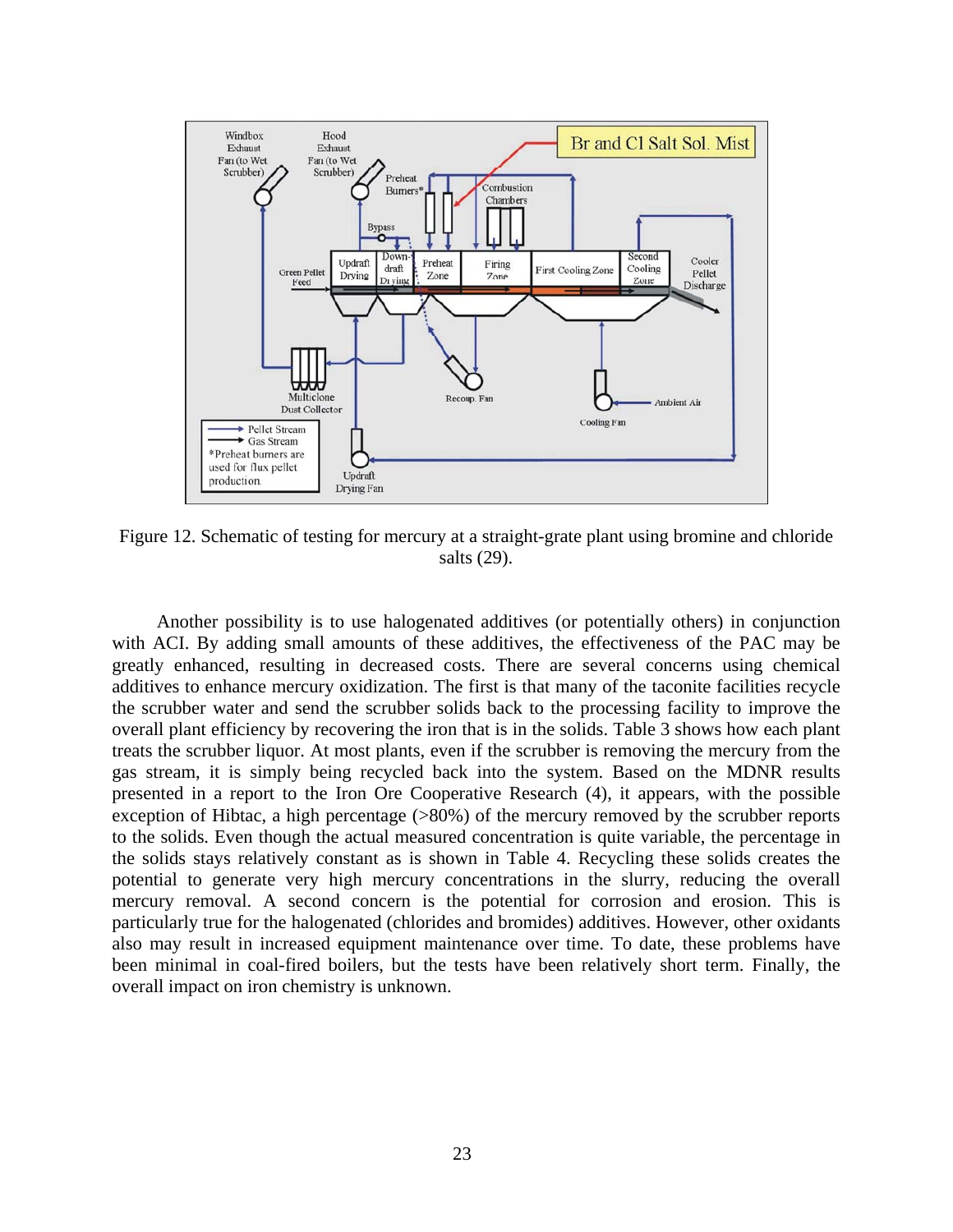|                      | No. of | Induration     | Scrubber<br>Scrubber |                   | Scrubber          |  |
|----------------------|--------|----------------|----------------------|-------------------|-------------------|--|
| Plant                | Lines  | Furnace        | Type                 | Water             | Solids            |  |
| Hibbing Taconite Co. | 3      | Straight grate | Once through         | Grinding mills    | Grinding mills    |  |
| Keewatin             |        | Grate kiln     | Recirculating        | Tailing basin     | Landfill          |  |
| United Taconite Co.  | 2      | Grate kiln     | Recirculating        | Tailing thickener | Green ball feed   |  |
| <b>Mittal Steel</b>  |        | Straight grate | Recirculating        | Tailing thickener | Tailing thickener |  |
| Minntac*             | 4      | Grate kiln     | Once through         | Grinding mills    | Green ball feed   |  |
| Minntac*             |        | Grate kiln     | Recirculating        | Tailing basin     | Settling pond     |  |

**Table 3. Fate of Scrubber Materials** 

**\*** Lines 4–7 are once through Line 3 is recirculating.

**Table 4. Distribution of Mercury in Scrubber Slurry (4)** 

|                        | Hg(D)<br>ng/L |      | Hg(P)<br>ng/g |      | $TSS^3$<br>$\%$ |       | ng/L<br>Hg(T |      | Hg in Solids, % |       |
|------------------------|---------------|------|---------------|------|-----------------|-------|--------------|------|-----------------|-------|
|                        |               | Std. |               | Std. |                 | Std.  |              | Std. |                 | Std.  |
| Plant                  | Avg.          | Dev. | Avg.          | Dev. | Avg.            | Dev.  | Avg.         | Dev. | Avg.            | Dev.  |
| Hibtac                 | 325           | . 64 | 2528          | 2525 | 0.019           | 0.011 | 671          | 314  | 51.1            | 9.07  |
| Minntac (Line 4)       | 209           | 180  | 859           | 668  | 0.184           | 0.109 | 1540         | 826  | 86.4            | 7.39  |
| Minntac (Line 7)       | 273           | 42   | 2470          | 563  | 0.070           | 0.024 | 1943         | 541  | 85.3            | 3.35  |
| <b>United Taconite</b> | 542           | 626  | 616           | 236  | .866            | 0.578 | 11550        | 5004 | 96.6            | 2.60  |
| Mittal                 | 1117          | 465  | 2305          | 1504 | 0.126           | 0.031 | 4368         | 1929 | 80.5            | 11.23 |

 $<sup>1</sup>$  Dissolved Hg in filtration liquid.</sup>

<sup>2</sup> Hg in filtration solids.

<sup>3</sup> Total suspended solids.

4 Total mercury in scrubber slurry.

#### **4.0 ECONOMICS OF MERCURY CONTROL FOR TACONITE PLANTS**

 Until recently, very little mercury testing has been done at taconite plants. Almost all the testing that has been done has been proof of concept, short-term tests conducted by MDNR and Coleraine Minerals Research Laboratory. To obtain valid economic data, considerably more testing will need to be done, in particular for mercury oxidation technologies. The following information will be needed before a detailed economic study can be constructed for using oxidation technologies to reduce mercury emissions at taconite plants:

- Chemical additive to be used and the cost of the additive
- Amount of additive needed to obtain a specific result
- Feeding devices (solid vs. liquid)
- Impact on scrubber dust and liquid recycle
- Equipment maintenance
- Equipment installation requirements (ducting, utilities, labor)
- Effect on process chemistry, if any

 A sensitivity analysis (based on the amount of PAC used) for ACI is shown in Table 5. The data presented in the table are based on an economic study that was done on data from a coal-fired power plant (10). Although the added cost (\$35/ton) of disposal because of the increase in dust due to the carbon is included, the loss of revenue from the disposal of scrubber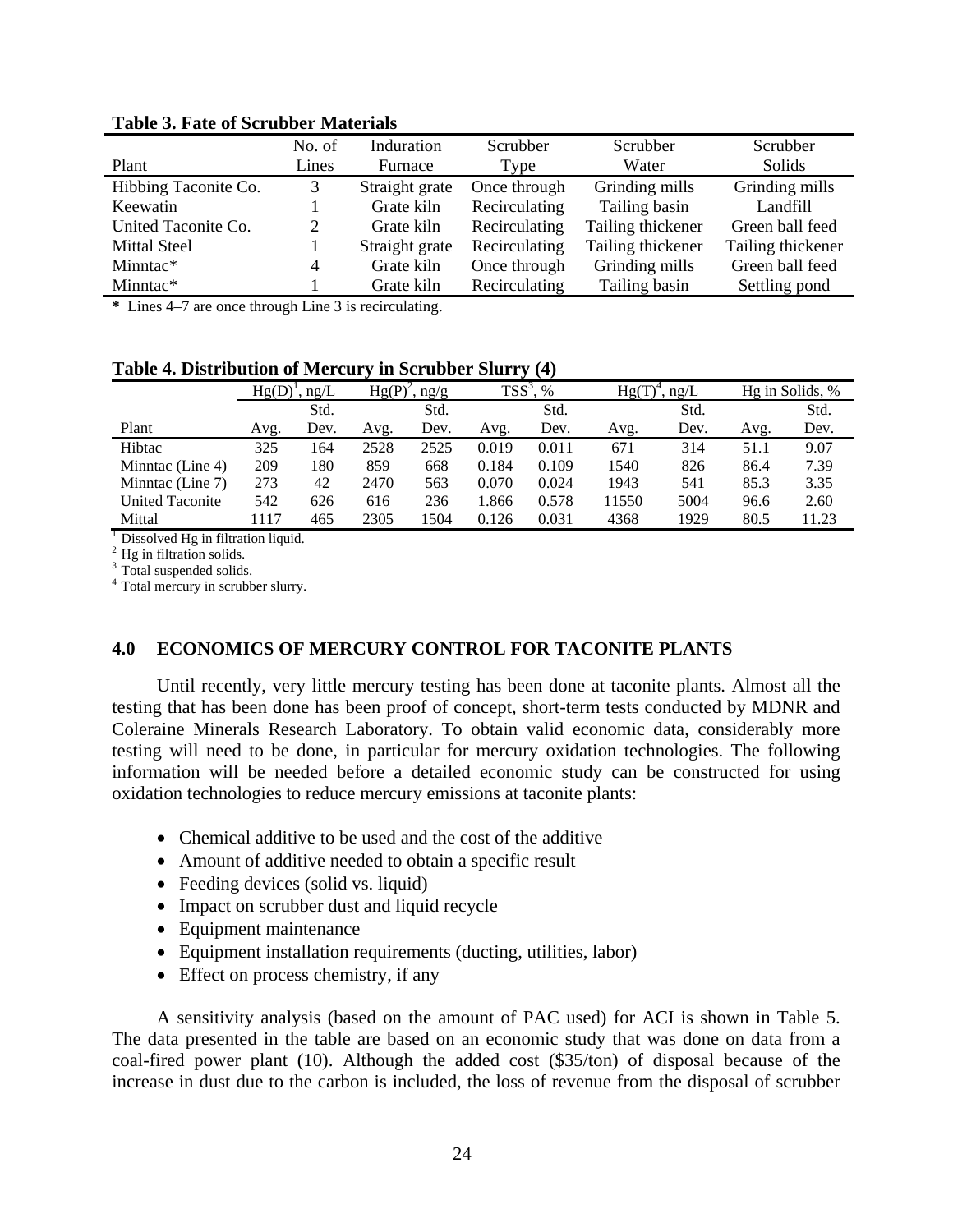|                                               | Case 1    | Case 2    | Case 3           |
|-----------------------------------------------|-----------|-----------|------------------|
| Unit Size, kscfm                              | 350       | 350       | 350              |
| Particulate Removal                           | Venturi   | Venturi   | Venturi scrubber |
|                                               | scrubber  | scrubber  |                  |
| <b>Targeted Mercury Removal</b>               | 60%       | 60%       | 60%              |
| ACI Rate, lb/Macf                             | 10        | 5         | 3                |
| ACI Rate, lb/hr                               | 390       | 145       | 90               |
| Capital Cost (\$)                             |           |           |                  |
| <b>Purchased Equipment</b>                    | 974,000   | 974,000   | 974,000          |
| Installation                                  | 25,000    | 25,000    | 25,000           |
| <b>Total Capital Requirement</b>              | 999,000   | 999,000   | 999,000          |
| <b>Operating and Maintenance (\$/yr)</b>      |           |           |                  |
| <b>Operating Labor</b>                        | 32,000    | 32,000    | 32,000           |
| Maintenance Labor                             | 18,240    | 18,240    | 18,240           |
| Supervision Labor <sup>1</sup>                | 4800      | 4800      | 4800             |
| Replacement Parts <sup>2</sup>                | 19,480    | 19,480    | 19,480           |
| Raw Materials (PAC)                           | 1,312,854 | 656,427   | 393,856          |
| <b>Utilities</b>                              | 8775      | 8775      | 8775             |
| Disposal of Scrubber Solids Because of        | 39,414    | 19,708    | 11,825           |
| <b>Added Carbon</b>                           |           |           |                  |
| Overhead <sup>3</sup>                         | 11,008    | 11,008    | 11,008           |
| Taxes, Insurance, Administration <sup>4</sup> | 29,970    | 29,970    | 29,970           |
| <b>Fixed Charges</b>                          | 185,571   | 185,571   | 185,571          |
| <b>Levelized Annual Costs<sup>5</sup></b>     |           |           |                  |
| Total Annual Cost, \$/yr                      | 2,090,541 | 1,200,149 | 843,993          |
| Mercury Reduction (\$/lb Hg removed)          | 61,189    | 35,128    | 24,703           |

#### **Table 5. Summary of Costs Associated with ACI for Mercury Control at a Taconite Plant (Based on 2005 \$)**

 $^{-1}$  Based on 15% of operating labor.

 $2^2$  Based on 2% of purchase equipment.

<sup>3</sup> Based on 20% of labor costs.

4 Based on 3% of total capital requirements.

<sup>5</sup> The sum of the levelized operating and fixed costs.

dust rather than recycling it back to the milling is not taken into account. Most likely this recycle would not be possible if carbon were to be injected in the scrubber. This also assumes 24-hour operation with 85% uptime.

 Although no commercial fixed-carbon beds have been installed in the United States or Canada for mercury control, based on 1996 dollars, EPA estimates the cost for a coal-fired plant using a fixed-carbon bed to be \$37,800 per lb of mercury removed (12). Therefore, a fixed bed would be somewhat more expensive than simply injecting PAC. In general, the capital equipment costs will be higher and the operating costs will be higher because of relatively high pressure drops across the system. It would be expected that sorbent costs will be somewhat less as the filter bed is a better gas sorbent contactor than the venturi scrubber.

 Figure 13 shows the relative cost for each of the different technologies, from least expensive to most expensive.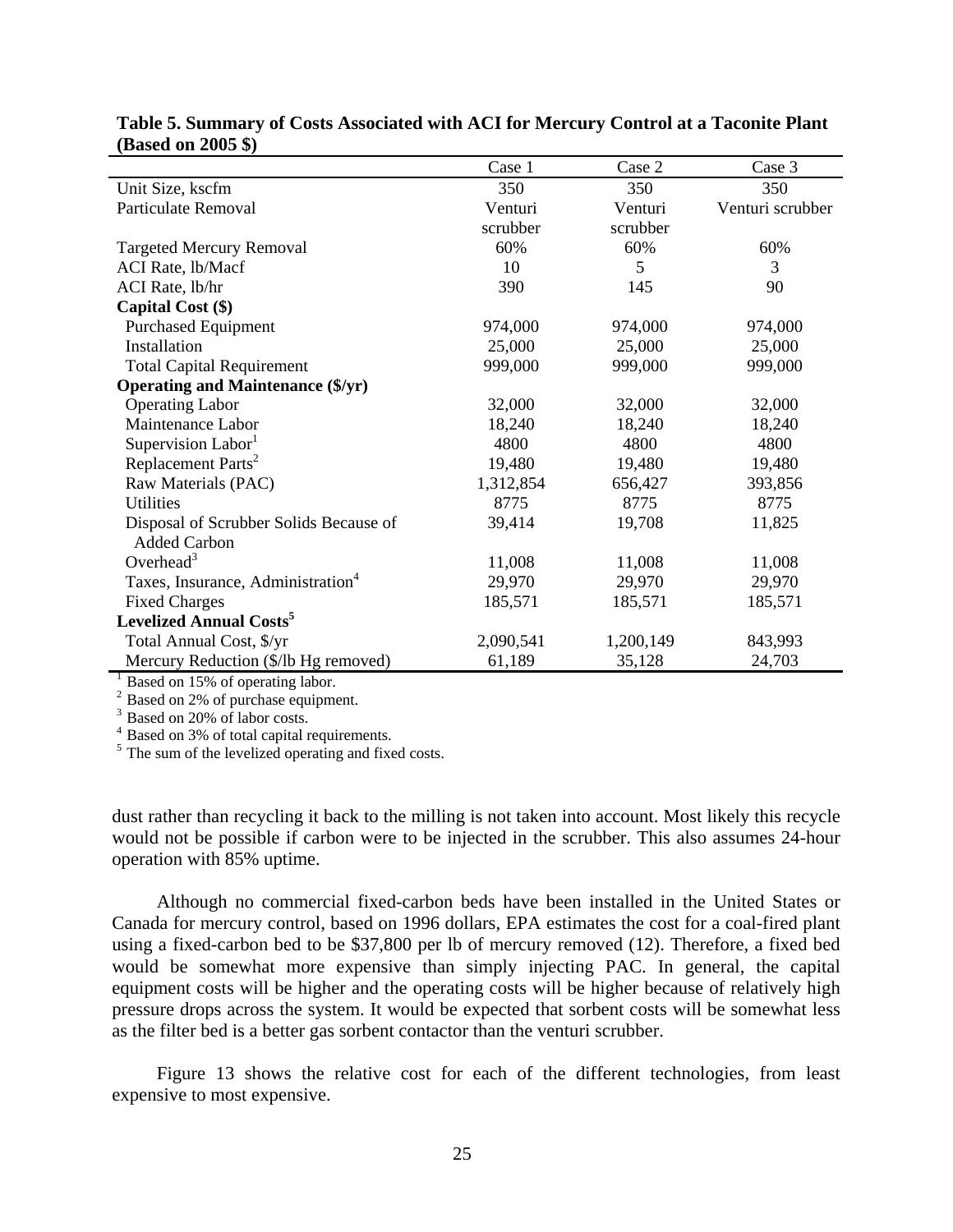

Figure 13. Relative cost for mercury control technologies.

### **5.0 RECOMMENDATIONS**

 Unlike the power plant industry, testing of mercury control technologies for the taconite industry is in the very early developmental stage. Although some of the results obtained from testing at coal-fired power plants are valid for taconite plants, there are substantial differences between the two industries that are going to impact on what technologies ultimately are implemented. As has been discussed, there are essentially two types of mercury control technologies that would most likely be considered for the taconite industry. These are mercury oxidization additives and mercury sorbents, of which the oxidation additives will most likely be the cheapest and, possibly, the most effective. However, there are a number of concerns that must be addressed by additional testing, both short and longer term.

 A major concern of using oxidants to increase mercury removal in the scrubber is the potential increase in mercury concentration in the scrubber as a result of solids and water recycle loops. As was shown previously in Table 4, a high percentage of the mercury captured by the scrubber is associated with the solids; therefore, recycling the solids could result in very high (and increasing) levels of mercury being recycled. Although these data can only be obtained by conducting long-term testing (several months or more), it is important that the following be evaluated:

- The economics and the practicality of not recycling the solids/water.
- Potential for recycling only a percentage of the solids, thereby reaching some sort of equilibrium.
- Would there be an advantage to recycling the solids back to the grinding mill rather than the green ball feed? It is possible that the mercury-containing solids can be separated during processing. It has shown that the mercury tends to absorb to the nonmagnetic fraction of the scrubber dust. Thus, by sending the scrubber solids back to the grinding mill, the magnetic fraction of these solids without the mercury could be recovered while the high-mercury nonmagnetic fraction would be discarded (30).

 Other potential concerns that must be studied are corrosion/erosion of piping and other equipment as a result of the oxidants and the overall impact on system chemistry.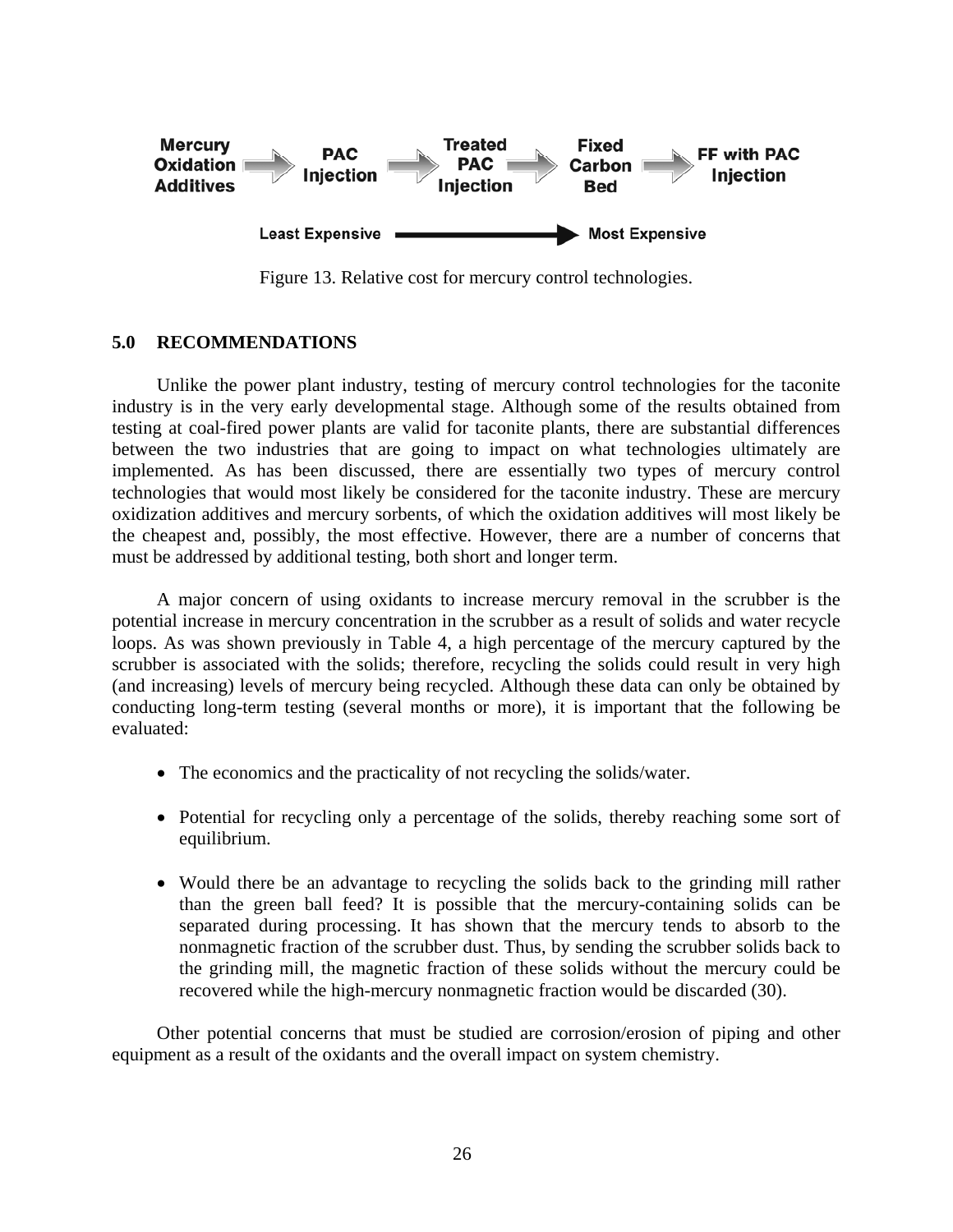Mercury oxidation is accomplished by either adding the oxidant prior to the scrubber, as would be the case for the EERC additive and halogens such as NaBr or NaCl, or changing the scrubber slurry, as would be the case when using hydrogen peroxide or the EPA oxidant. In either case, there is the potential to change the system chemistry with unknown consequences. If halogens are added, there is the possibility of exacerbating corrosion/erosion problems, resulting in additional system maintenance.

 It does appear that the addition of NaBr to the green balls shows promise. Therefore, it is recommended that longer-term testing be completed using NaBr addition in both straight-grate and grate kiln facilities. Initially, testing would be for several days to ensure that the short-term results are valid. Once that is complete, longer-term testing for periods of up to a month should be done. During the longer-term testing, metal coupons will need to be installed to measure corrosion and erosion. During this period, it is essential that measurements be made to evaluate the effect of the water and solids recycle loops on mercury concentration in the scrubber.

 Bench-scale testing to screen potential mercury oxidants should continue. In particular additional tests should be conducted utilizing the EPA oxidant, as initial preliminary tests show this additive has promise. If this technology or others continue to be promising, it may be advantageous to build a small slipstream scrubber. This way, tests can be conducted with minimal impact on plant operations.

 For coal-fired boilers, the technology of choice appears to be standard ACI or using treated PACs. Depending on several factors, such as future state or federal regulations and the effectiveness and practicality of using mercury oxidants, this technology may need to be evaluated for the taconite industry as well. The effectiveness of these sorbents for removing mercury, the impact on the scrubber and system chemistry, and the impact on the level of particulate emissions is completely unknown at this time. Unfortunately, in order to obtain any meaningful results, testing would have to be conducted at the full-scale level.

One technology that must at least be considered by the industry is to install a carbon fixed bed at the outlet of the scrubber. Depending on fan capacity, this technology would have minimal impact on plant operation. In addition, it is possible to test a slipstream pilot unit to evaluate both standard and treated activated carbons. Although this option would most likely be more expensive than ACI, it could provide the highest level of comfort by not impacting the plant chemistry and recycle systems and at the same time achieve a high level of mercury control. It is possible that by using a halogenated carbon, >90% mercury control could be obtained. Along the same lines, for those facilities interested in reducing particulate emissions, tests could be completed using a slipstream FF with ACI.

#### **6.0 REFERENCES**

1. Berndt, M.; Engesser, J.; Johnson, A. *On Distribution of Mercury in Taconite Plant Scrubber Systems*; Submitted to the Minnesota Pollution Control Agency, Oct 2003.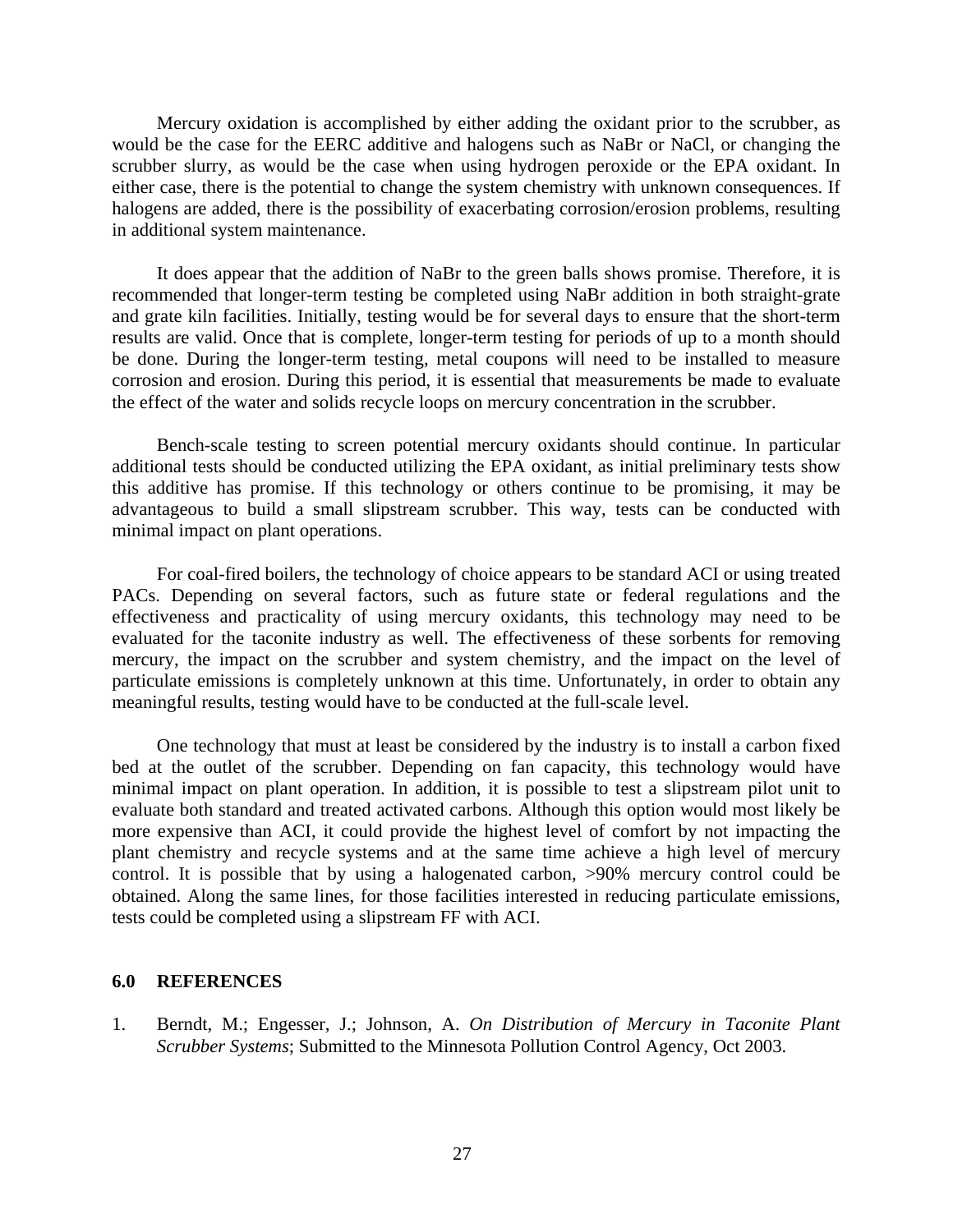- 2. Federal Register. National Emission Standards for Hazardous Air Pollutants: Taconite Iron Ore Processing, Final Rule, 40 CFR, Part 63; Oct 30, 2003.
- 3. Berndt, M. *Mercury and Mining in Minnesota*; Minerals Coordinating Committee Final Report, Oct 2003.
- 4. Berndt, M.; Engesser, J. *Mercury Transport in Taconite Processing Facilities: (I) Release and Capture During Induration*; Iron Ore Cooperative Research Final Report, April 2003.
- 5. Pavlish, J.H.; Laudal, D.L.; Holmes, M.J.; Hamre, L.L.; Musich, M.A.; Weber, G.F.; Hajicek, D.A. *Technical Review of Mercury Technology Options for Canadian Utilities – A Report to the Canadian Council of Ministers of the Environment*; Canadian Council of Ministers of the Environment Final Report; March 2005.
- 6. Brand, A. Pilot Testing of WRI's Novel Mercury Control Technology by Pre-Combustion Thermal Treatment, In *Proceedings of the 2006 Mercury Control Technology Conference of Coal;* Pittsburgh, PA, Dec 2006.
- 7. Olson, E.S.; Laumb, J.D.; Benson, S.A.; Dunham, G.E.; Sharma, R.K.; Miller, S.J.; Pavlish, J.H. *Prepr. Pap.—Am. Chem. Soc., Div. Fuel Chem*. **2003**, *48* (1), 30–31.
- 8. Pavlish, J.H; Sondreal, E.A.; Mann, M.D.; Olson, E.S.; Galbreath, K.C.; Laudal, D.L.; Benson, S.A. *Status Review of Mercury Control Options for Coal-Fired Power Plants, Fuel* **2003**, *82*, 89–165.
- 9. Feeley, T.J., III; Murphy, J.T.; Hoffmann, J.W.; Granite, E.J.; Renninger, S.A. *DOE/NETL's Mercury Control Technology Research Program for Coal-Fired Power Plants*; EM 2003; pp 16–23.
- 10. Wocken, C.A.; Holmes, M.J.; Pavlish, J.H.; Thompson, J.S.; Hill Brandt, K.L; Pavlish, B.M.; Galbreath, K.C.; Laudal, D.L.; Olderbak, M.R. *Enhancing Carbon Reactivity in Mercury Control in Lignite-Fired Systems*; Draft Final Technical Report for U.S. Department of Energy National Energy Technology Laboratory Cooperative Agreement DE-FC29-03NT4189; Oct 2006; in preparation.
- 11. Sjostrom, S.M.; Wilson, C.; Bustard, J.; Spitznogle, G.; Toole, A.; O'Palko, A.; Chang, R. Full-Scale Evaluation of Carbon Injection for Mercury Control at a Unit Firing High Sulfur Coal. In *Proceedings of the Power Plant Air Pollutant Control "Mega" Symposium*; Paper No. 14, Baltimore, MD, Aug 2006.
- 12. U.S. Environmental Protection Agency. *Mercury Study Report to Congress*; Volume VIII: An Evaluation of Mercury Control Technologies and Costs, U.S. Environmental Protection Agency, EPA-452/R-97-010, Dec 1997.
- 13. McDonald, D.K.; Amrhein, G.T.; Kudlac, G.A.; Yurchison; D.M. *Full-Scale Testing Of Enhanced Mercury Control Technologies for Wet FGD Systems*; Draft Final Report for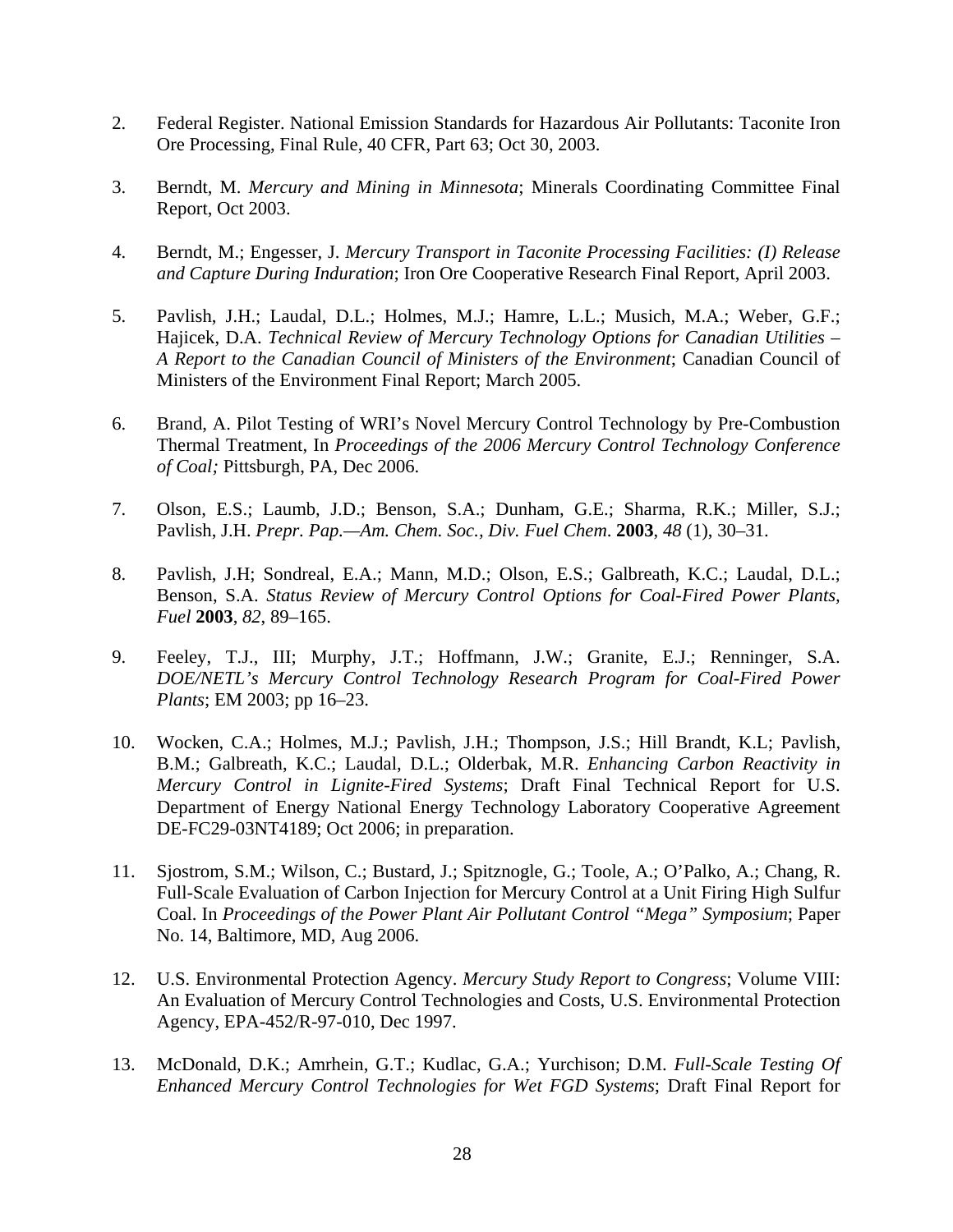U.S. Department of Energy National Energy Technology Laboratory Cooperative Agreement No. DE-FC26-00NT41006; May 2003.

- 14. DeBerry, D.W.; Blythe, G.M.; Pletcher, S.; Rhudy, R. Bench-Scale Kinetics Study of Mercury Reactions in FGD Liquors. In *Proceedings of the Power Plant Air Pollutant Control "Mega" Symposium*; Paper No. 47, Baltimore, MD, Aug 2006.
- 15. Blythe, G.M.; Miller, C.E.; Rhudy, R.G.; Wiemuth, B.; Kyle, J.; Lally, J. Wet FGD Additive for Enhanced Mercury Control. In *Proceedings of the Power Plant Air Pollutant Control "Mega" Symposium*; Paper No. 36, Baltimore, MD, Aug 2006.
- 16. Diaz-Somoano, M.; Unterberger S.; Hein, K.R. Using Wet-FGD Systems for Mercury Removal. *J. Environ. Monit*. **2005**, *9*, 906–909.
- 17. McCollor, D.P.; Benson, S.A.; Holmes, M.J.; Libby, S.; Mackenzie, J.; Crocker, C.R.; Kong, L.; Galbreath, K.C. Large-Scale Mercury Control Technology Testing for Lignite-Fired Utilities – Oxidation Systems for Wet FGD. Presented at the 6th Power Plant Air Pollution Mega Symposium, Baltimore, MD, Aug 28–31, 2006.
- 18. Korell, J.; Seifert, H.; Paur, H.R.; Anderson, S.; Bolin P. Flue Gas Cleaning with the MercOx Process. *Chem. Eng. Technol*. **2003**, *26* (7), 737–740.
- 19. Alix, F.; Boyle, P.D. Commercial Demonstration of ECO® Multi-Pollutant Control Technology. Presented at the EUEC 7th Electric Utilities Environmental Conference, Jan 19–22, 2004.
- 20. Jarvis, J.B., et al. LoTOx™ Process Flexibility and Multi-Pollutant Control Capability. Presented at the Combined Power Plant Air Pollutant Control Mega Symposium, Washington, DC, May 19–22, 2003.
- 21. Boren, R.M.; Hammel, C.F.; Harris, L.E.; Bleckinger, M.R. Pilot Test Results from Enviroscrub Technologies Multi-Pollutant Pahlman Process<sup>TM</sup> Technology for NO<sub>x</sub>, SO<sub>2</sub>, and Mercury. Presented at the Combined Power Plant Air Pollutant Control Mega Symposium, Washington, DC, Aug 30–Sept 2, 2004.
- 22. Hutson, N.; Srivastava, R. A Multipollutant Wet Scrubber for Capture of  $SO_2$ , NO<sub>x</sub> and Hg. In *Proceeding of the 2006 Mercury Control Technology Conference of Coal*; Pittsburgh, PA, Dec 2006.
- 23. Johnson, D.W.; Ehrnschwender, M.S.; Seidman, L. The Airborne Process Advancement in Multi-Pollutant Emissions Control Technology and By-Product Utilization. In *Proceedings of the Combined Power Plant Air Pollutant Control Mega Symposium*; Washington, DC, Aug 30 – Sept 2, 2004.
- 24. McLarnon, C.R.; Granite, E.J.; Pennline, H.W. Initial Testing of Photochemical Oxidation for Elemental Mercury Removal from Subbituminous Flue Gas Streams. Presented at the 19th Annual Western Fuels Symposium; Billings, MT, Sept 2004.